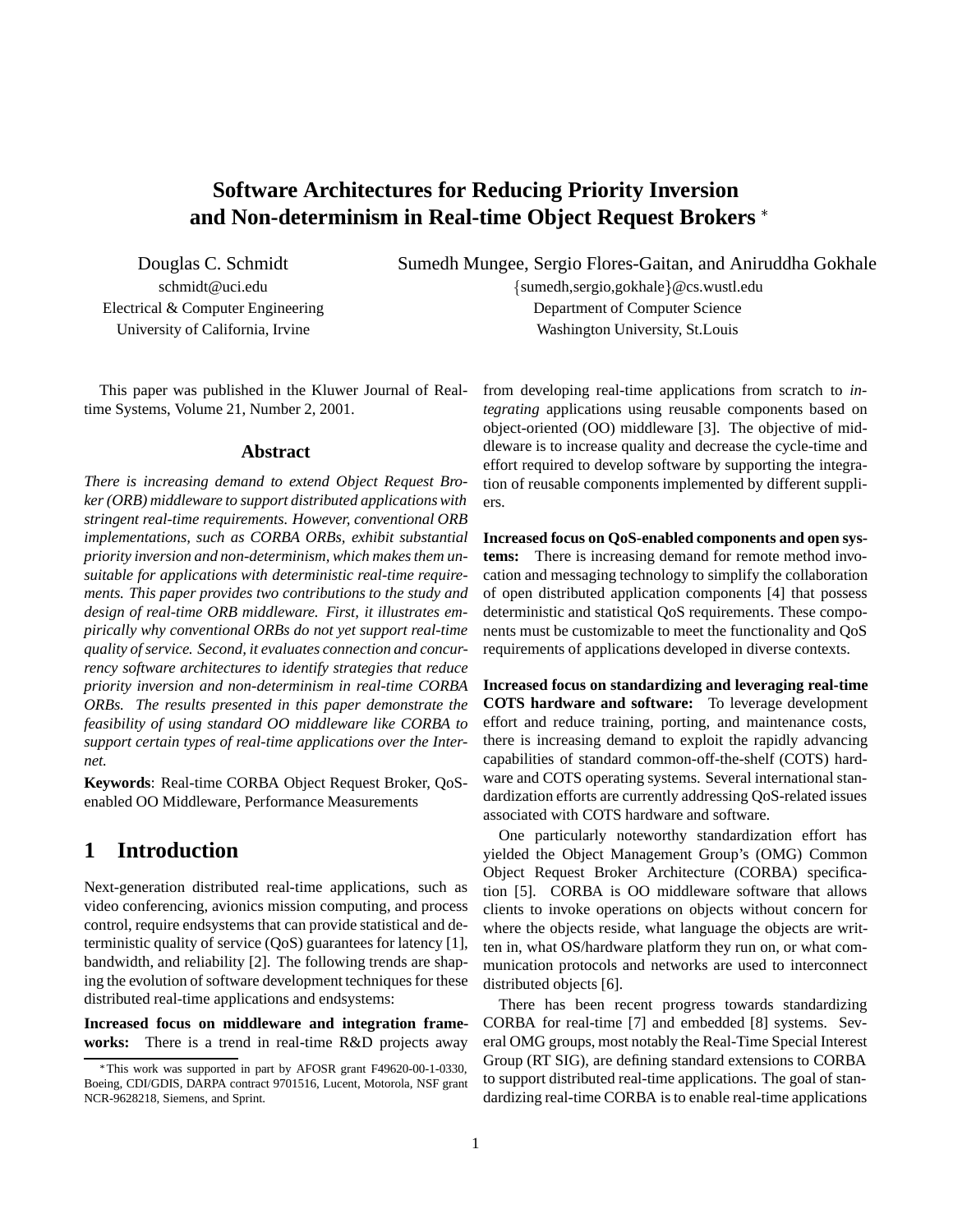to interwork throughout embedded systems and heterogeneous distributed environments, such as the Internet.

However, developing, standardizing, and leveraging distributed real-time Object Request Broker (ORB) middleware remains hard, notwithstanding the significant efforts of the OMG RT SIG. There are few successful examples of standard, widely deployed distributed real-time ORB middleware running on COTS operating systems and COTS hardware. Conventional CORBA ORBs are generally unsuited for performance-sensitive, distributed real-time applications due to their (1) lack of QoS specification interfaces, (2) lack of QoS enforcement, (3) lack of real-time programming features, and (4) overall lack of performance and predictability [9].

Although some operating systems, networks, and protocols now support real-time scheduling, they do not provide integrated end-to-end solutions [10]. Moreover, relatively little systems research has focused on strategies and tactics for realtime ORB endsystems. For instance, QoS research at the network and OS layers is only beginning to address key requirements and programming models of ORB middleware [11].

Historically, research on QoS for high-speed networks, such as ATM, has focused largely on policies for allocating virtual circuit bandwidth [12]. Likewise, research on real-time operating systems has focused largely on avoiding priority inversions in synchronization and dispatching mechanisms for multi-threaded applications [13]. An important open research topic, therefore, is to determine how best to map the results from QoS work at the network and OS layers onto the OO programming model familiar to many real-time applications developers who use ORB middleware.

This paper is organized as follows: Section 2 outlines the general factors that impact real-time ORB endsystem performance and predictability; Section 3 describes software architectures for real-time ORB Cores, focusing on alternative ORB Core concurrency and connection software architectures; Section 4 presents empirical results from systematically measuring the efficiency and predictability of alternative ORB Core architectures in four contemporary CORBA implementations: CORBAplus, miniCOOL, MT-Orbix, and TAO; Section 5 compares our research with related work; and Section 6 presents concluding remarks. For completeness, Appendix A provides an overview of the CORBA reference model.

# **2 Factors Impacting Real-time ORB Endsystem Performance**

Meeting the QoS needs of next-generation distributed applications requires much more than defining Interface Definition Language (IDL) interfaces or adding preemptive real-time scheduling into an OS. It requires a vertically and horizontally integrated *ORB endsystem* architecture that can deliver end-toend QoS guarantees at multiple levels throughout a distributed system [10]. The key levels in an ORB endsystem include the network adapters, OS I/O subsystems, communication protocols, ORB middleware, and higher-level services shown in Figure 1.



Figure 1: Components in the TAO Real-time ORB Endsystem

The main focus of this paper is on software architectures that are suitable for real-time ORB Cores. The ORB Core is the component in the CORBA reference model that manages transport connections, delivers client requests to an Object Adapter, and returns responses (if any) to clients. The ORB Core also typically implements the transport endpoint demultiplexing and concurrency architecture used by applications. Figure 1 illustrates how an ORB Core interacts with other CORBA components. Appendix A describes the standard CORBA components in more detail.

For completeness, Section 2.1 briefly outlines the general sources of performance overhead in ORB endsystems. Section 2.2 describes the key sources of priority inversion and non-determinism that affect the predictability and utilization of real-time ORB endsystems. After this overview, Section 3 explores alternative ORB Core concurrency and connection architectures.

# **2.1 General Sources of ORB Endsystem Performance Overhead**

Our experience [14, 15, 16, 17] measuring the throughput and latency of CORBA implementations indicates that performance overheads in real-time ORB endsystems arise from inefficiencies in the following components:

**1. Network connections and network adapters:** These endsystem components handle heterogeneous network con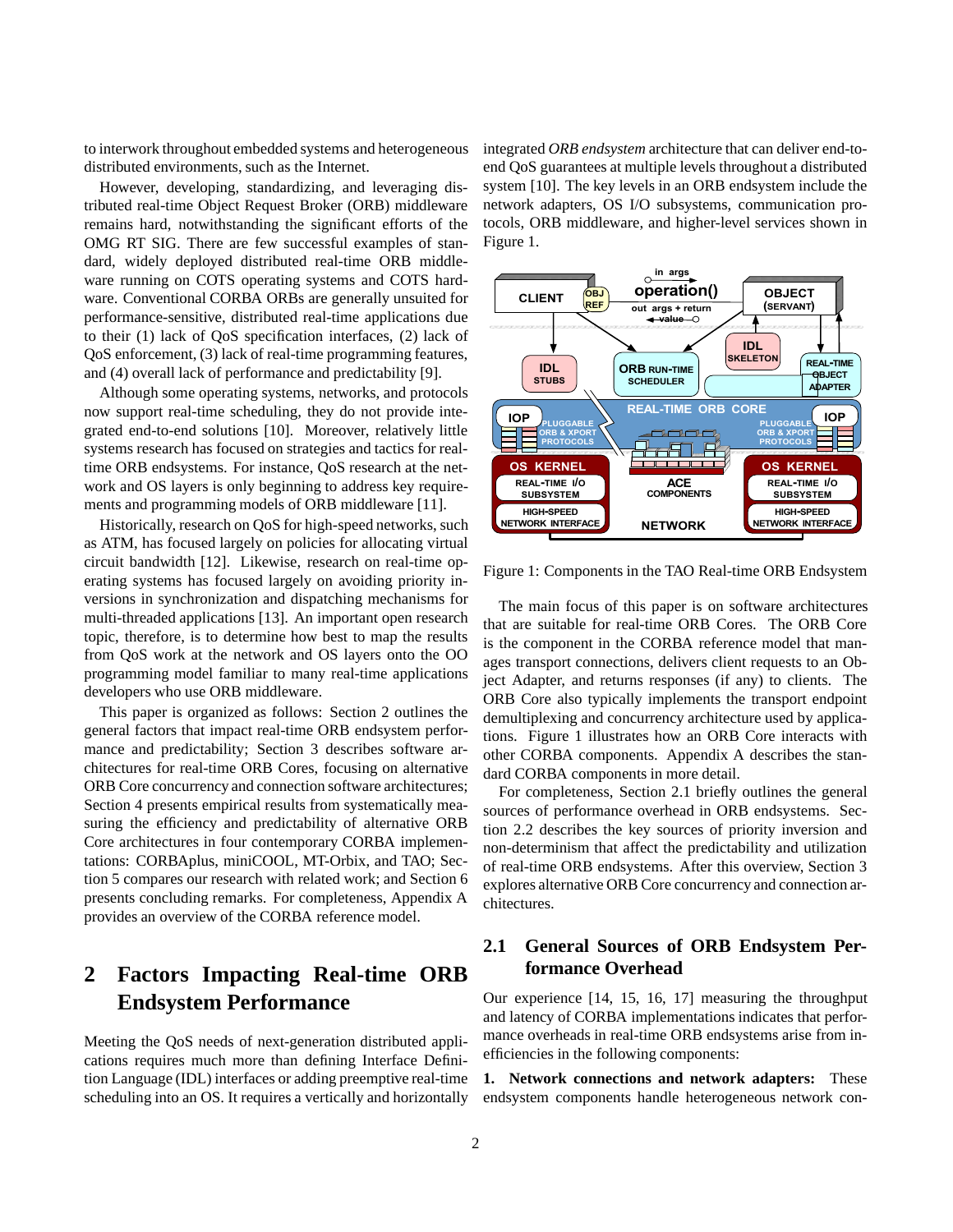nections and bandwidths, which can significantly increase latency and cause variability in performance. Inefficient design of network adapters can cause queueing delays and lost packets [18], which are unacceptable for certain types of real-time systems.

**2. Communication protocol implementations and integration with the I/O subsystem and network adapters:** Inefficient protocol implementations and improper integration with I/O subsystems can adversely affect endsystem performance. Specific factors that cause inefficiencies include the protocol overhead caused by flow control, congestion control, retransmission strategies, and connection management. Likewise, lack of proper I/O subsystem integration yields excessive data copying, fragmentation, reassembly, context switching, synchronization, checksumming, demultiplexing, marshaling, and demarshaling overhead [19].

**3. ORB transport protocol implementations:** Inefficient implementations of ORB transport protocols, such as the CORBA Internet Inter-ORB protocol (IIOP) [5] and Simple Flow Protocol (SFP) [20], can cause significant performance overhead and priority inversion. Specific factors responsible for these inversions include improper connection management strategies, inefficient sharing of endsystem resources, and excessive synchronization overhead in ORB protocol implementations.

**4. ORB core implementations and integration with OS services:** An improperly designed ORB Core can yield excessive memory accesses, cache misses, heap allocations/deallocations, and context switches [21]. In turn, these factors can increase latency and jitter, which is unacceptable for distributed applications with deterministic real-time requirements. Specific ORB Core factors that cause inefficiencies include data copying, fragmentation/reassembly, context switching, synchronization, checksumming, socket demultiplexing, timer handling, request demultiplexing, marshaling/demarshaling, framing, error checking, connection and concurrency architectures. Many of these inefficiencies are similar to those listed in bullet 2 above. Since they occur at the user-level rather than at the kernel-level, however, ORB implementers can often address them more readily.

Figure 2 pinpoints where the various factors outlined above impact ORB performance and where optimizations can be applied to reduce key sources of ORB endsystem overhead, priority inversion, and non-determinism. Below, we describe the components in an ORB endsystem that are chiefly responsible for priority inversion and non-determinism.

## **2.2 Sources of Priority Inversion and Nondeterminism in ORB Endsystems**

Minimizing priority inversion and non-determinism is important for real-time operating systems and ORB middleware in order to bound application execution times. In ORB endsystems, priority inversion and non-determinism generally stem from resources that are shared between multiple threads or processes. Common examples of shared ORB endsystem resources include (1) TCP connections used by a CORBA IIOP protocol engine, (2) threads used to transfer requests through client and server transport endpoints, (3) process-wide dynamic memory managers, and (4) internal ORB data structures like connection tables for transport endpoints and demultiplexing maps for client requests. Below, we describe key sources of priority inversion and non-determinism in conventional ORB endsystems.

### **2.2.1 The OS I/O Subsystem**

An I/O subsystem is the component in an OS responsible for mediating ORB and application access to low-level network and OS resources, such as device drivers, protocol stacks, and the CPU(s). Key challenges in building a highperformance, real-time I/O subsystem are (1) to minimize context switching and synchronization overhead and (2) to enforce QoS guarantees while minimizing priority inversion and nondeterminism [22].

A context switch is triggered when an executing thread relinquishes the CPU it is running on voluntarily or involuntarily. Depending on the underlying OS and hardware platform, a context switch may require hundreds of instructions to flush register windows, memory caches, instruction pipelines, and translation look-aside buffers [23]. Synchronization overhead arises from locking mechanisms that serialize access to shared resources like I/O buffers, message queues, protocol connection records, and demultiplexing maps used during protocol processing in the OS and ORB.

The I/O subsystems of general-purpose operating systems, such as Solaris and Windows NT, do not perform preemptive, prioritized protocol processing [24]. Therefore, the protocol processing of lower priority packets is *not* deferred due to the arrival of higher priority packets. Instead, incoming packets are processed by their arrival order, rather than by their priority.

For instance, in Solaris if a low-priority request arrives immediately before a high priority request, the I/O subsystem will process the lower priority packet and pass it to an application servant before the higher priority packet. The time spent in the low-priority servant represents the degree of priority inversion incurred by the ORB endsystem and application.

[22] examines key issues that cause priority inversion in I/O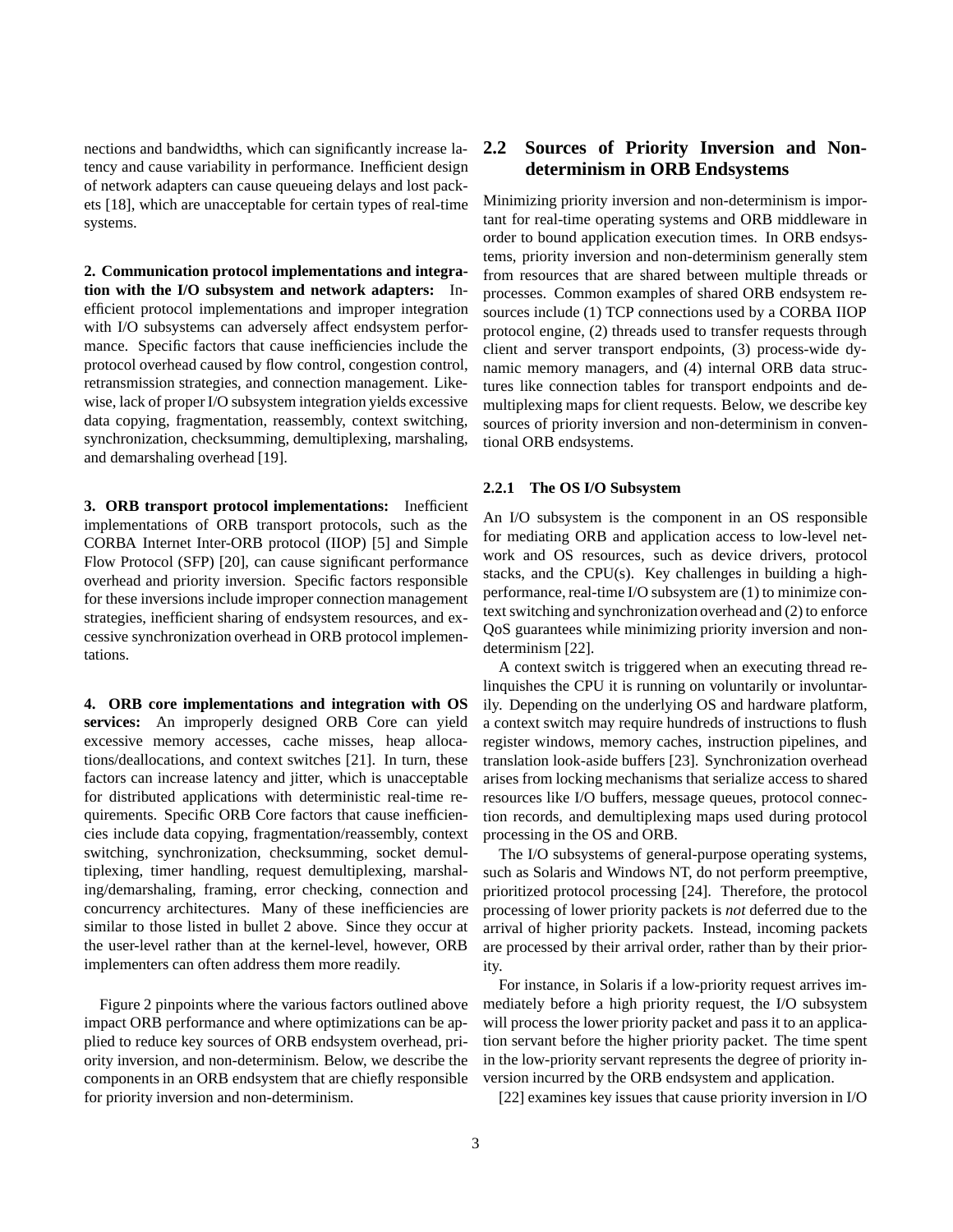

Figure 2: Optimizing Real-time ORB Endsystem Performance

subsystems and describes how TAO's real-time I/O subsystem avoids many forms of priority inversion by co-scheduling pools of user-level and kernel-level real-time threads. Interestingly, the results in Section 4 illustrate that much of the overhead, priority inversion, and non-determinism in ORB endsystems does *not* stem from protocol implementations in the I/O subsystem, but arises instead from the software architecture of the ORB Core.

### **2.2.2 The ORB Core**

An ORB Core is the component in CORBA that implements the General Inter-ORB Protocol (GIOP) [5], which defines a standard format for interoperating between (potentially heterogeneous) ORBs. The ORB Core establishes connections and implements concurrency architectures that process GIOP requests. The following discussion outlines common sources of priority inversion and non-determinism in conventional ORB Core implementations.

**Connection architecture:** The ORB Core's *connection architecture*, which defines how requests are mapped onto network connections, has a major impact on real-time ORB behavior. Therefore, a key challenge for developers of real-time ORBs is to select a connection architecture that can utilize the transport mechanisms of an ORB endsystem efficiently and predictably. The following discussion outlines the key sources of priority inversion and non-determinism exhibited by conventional ORB Core connection architectures:

 **Dynamic connection management:** Conventional ORBs create connections dynamically in response to client requests. Dynamic connection management can incur significant run-time overhead and priority inversion, however. For instance, a high-priority client may need to wait for the connection establishment of a lower-priority client. In addition, the time required to establish connections can vary widely, ranging from microseconds to milliseconds, depending on endsystem load and network congestion.

Connection establishment overhead is difficult to bound. For instance, if an ORB needs to dynamically establish connections between a client and a server, it is hard to provide a reasonable guarantee of the worst-case execution time since this time must include the (often variable) connection establishment time. Moreover, connection establishment often occurs outside the scope of general end-to-end OS QoS protocol enforcement mechanisms, such as retransmission timers [25]. To support applications with deterministic real-time QoS requirements, therefore, ORB endsystems often must preallocate connections *a priori*.

 **Connection multiplexing:** Conventional ORB Cores typically share a single multiplexed TCP connection for all object references to servants in a server process that are accessed by threads in a client process. This connection multiplexing is shown in Figure 3. The goal of connection multiplexing is



Figure 3: A Multiplexed Connection Architecture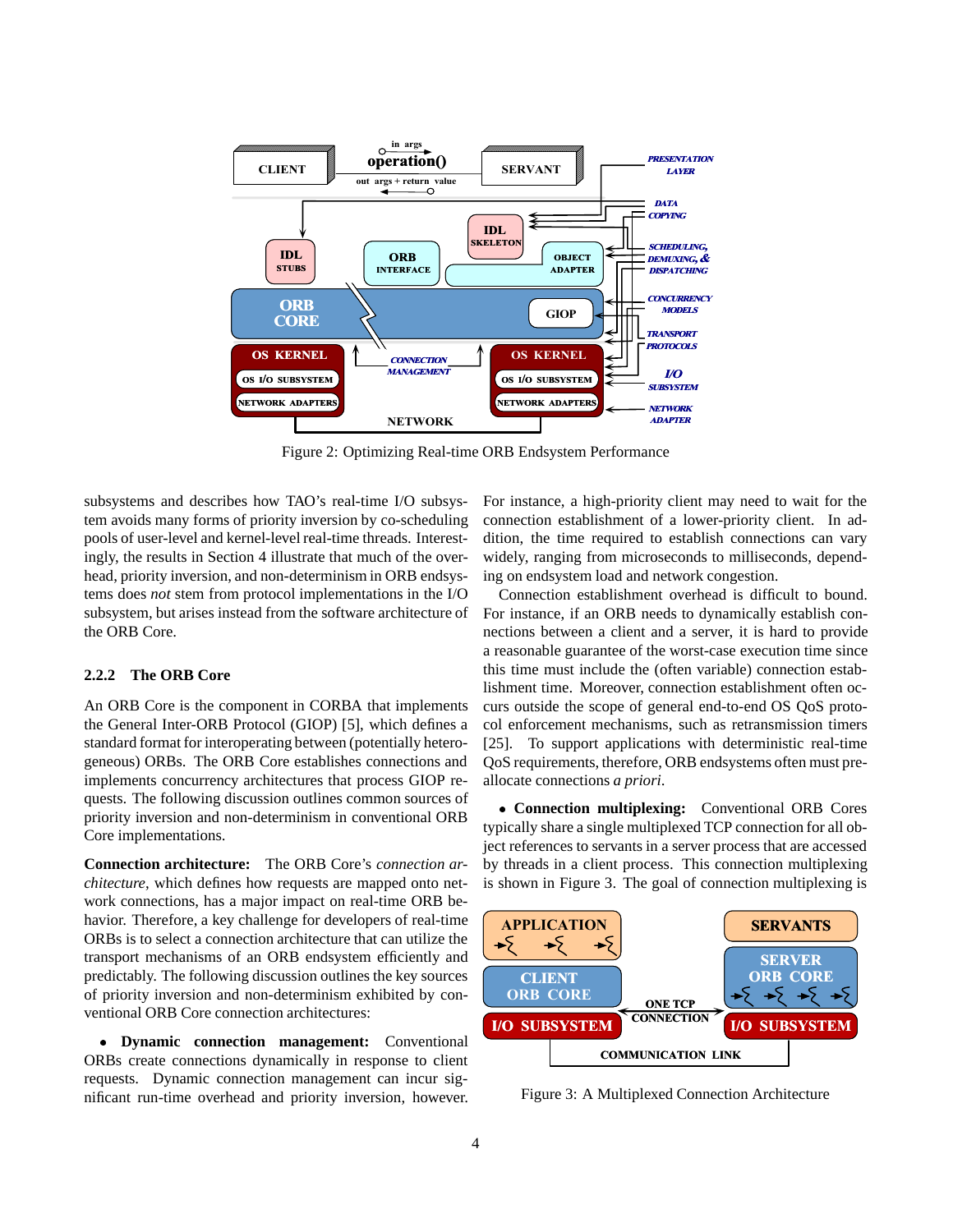to minimize the number of connections open to each server, *e.g.*, to improve server scalability over TCP. However, connection multiplexing can yield substantial packet-level priority inversions and synchronization overhead, as shown in Sections 4.2.1 and 4.2.2.

**Concurrency architecture:** The ORB Core's *concurrency architecture*, which defines how requests are mapped onto threads, also has a substantial impact on its real-time behavior. Therefore, another key challenge for developers of real-time ORBs is to select a concurrency architecture that can effectively share the aggregate processing capacity of an ORB endsystem and its application operations in one or more threads. The following outlines the key sources of priority inversion and non-determinism exhibited by conventional ORB Core concurrency architectures:

 **Two-way operation reply processing:** On the clientside, conventional ORB Core concurrency architectures for two-way operations can incur significant priority inversion. For instance, multi-threaded ORB Cores that use connection multiplexing incur priority inversions when low-priority threads awaiting replies from a server block out higher priority threads awaiting replies from the same server.

 **Thread pools:** On the server-side, ORB Core concurrency architectures often use *thread pools* [26] to select a thread in which to process an incoming request. However, conventional ORBs do not provide programming interfaces that allow real-time applications to assign the priority of threads in this pool. Therefore, the priority of a thread in the pool is often inappropriate for the priority of the servant that ultimately executes the request. An improperly designed ORB Core increases the potential for, and duration of, priority inversion and non-determinism [27].

### **2.2.3 The Object Adapter**

An Object Adapter is the component in CORBA that is responsible for demultiplexing incoming requests to servant operations that handle the request. A standard GIOP-compliant client request contains the identity of its object and operation. An object is identified by an object key, which is an octet sequence. An operation is represented as a string. As shown in Figure 4, the ORB endsystem must perform the following demultiplexing tasks:

**Steps 1 and 2:** The OS protocol stack demultiplexes the incoming client request multiple times, starting from the network interface, through the data link, network, and transport layers up to the user/kernel boundary (*e.g.*, the socket layer), where the data is passed to the ORB Core in a server process.



Figure 4: CORBA 2.2 Logical Server Architecture

**Steps 3, and 4:** The ORB Core uses the addressing information in the client's object key to locate the appropriate POA and servant. POAs can be organized hierarchically. Therefore, locating the POA that contains the designated servant can involve a number of demultiplexing steps through the nested POA hierarchy.

**Step 5 and 6:** The POA uses the operation name to find the appropriate IDL skeleton, which demarshals the request buffer into operation parameters and performs the upcall to code supplied by servant developers to implement the object's operation.

The conventional deeply-layered ORB endsystem demultiplexing implementation shown in Figure 4 is generally inappropriate for high-performance and real-time applications for the following reasons [28]:

**Decreased efficiency:** Layered demultiplexing reduces performance by increasing the number of internal tables that must be searched as incoming client requests ascend through the processing layers in an ORB endsystem. Demultiplexing client requests through all these layers can be expensive, particularly when a large number of operations appear in an IDL interface and/or a large number of servants are managed by an Object Adapter.

**Increased priority inversion and non-determinism:** Layered demultiplexing can cause priority inversions because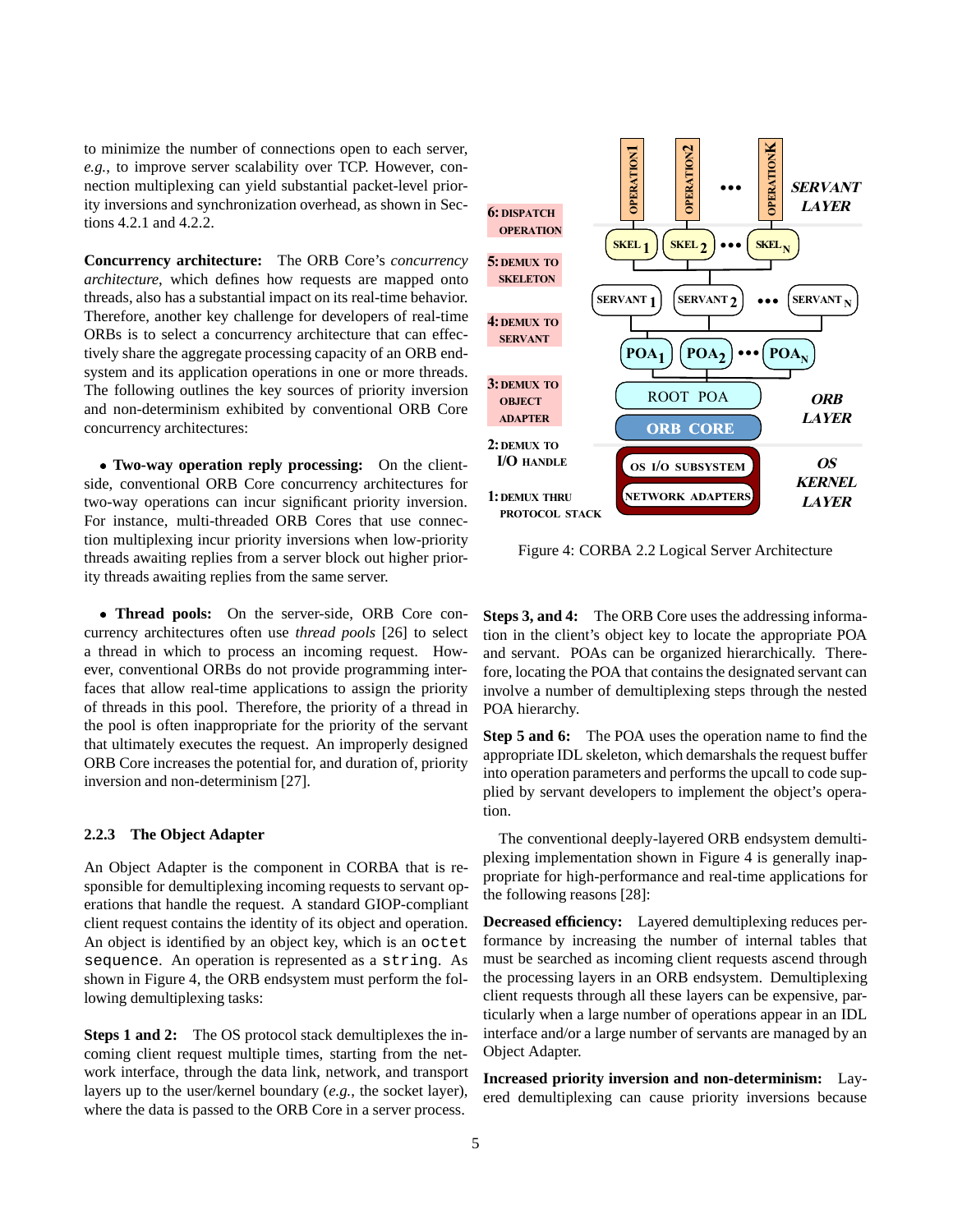servant-level quality of service (QoS) information is inaccessible to the lowest-level device drivers and protocol stacks in the I/O subsystem of an ORB endsystem. Therefore, an Object Adapter may demultiplex packets according to their FIFO order of arrival. FIFO demultiplexing can cause higher priority packets to wait for a non-deterministic period of time while lower priority packets are demultiplexed and dispatched [29].

Conventional implementations of CORBA incur significant demultiplexing overhead. For instance, [15, 17] show that conventional ORBs spend  $\sim$ 17% of the total server time processing demultiplexing requests. Unless this overhead is reduced and demultiplexing is performed predictably, ORBs cannot provide uniform, scalable QoS guarantees to real-time applications.

[14] presents alternative ORB demultiplexing techniques and describes how TAO's real-time Object Adapter provides optimal demultiplexing strategies that execute deterministically in constant time. The demultiplexing strategies used in TAO also avoid priority inversion via *de-layered demultiplexing*, which removes unnecessary layering within TAO's Object Adapter.

# **3 Alternative ORB Core Concurrency and Connection Architectures**

This section describes a number of common ORB Core concurrency and connection architectures. Each architecture is used by one or more commercial or research CORBA implementations. Below, we qualitatively evaluate how each architecture manages the aggregate processing capacity of ORB endsystem components and application operations. Section 4 then presents quantitative results that illustrate how efficiently and predictably these alternatives perform in practice.

# **3.1 Alternative ORB Core Connection Architectures**

There are two general strategies for structuring the connection architecture of an ORB Core: *multiplexed* and *nonmultiplexed*. We describe and evaluate various design alternatives for each approach below, focusing on client-side connection architectures in our examples.

### **3.1.1 Multiplexed Connection Architectures**

Most conventional ORBs multiplex all client requests emanating from threads in a single process through one TCP connection to their corresponding server process. This multiplexed connection architecture is used to build scalable ORBs by minimizing the number of TCP connections open to each server. When multiplexing is used, however, a key challenge is to design an efficient ORB Core connection architecture that supports concurrent read and write operations.

TCP provides untyped bytestream data transfer semantics. Therefore, multiple threads cannot read or write from the same socket concurrently. Likewise, writes to a socket shared within an ORB process must be serialized. Serialization is typically implemented by having a client thread acquire a lock before writing to a shared socket.

For one-way operations, there is no need for additional locking or processing once a request is sent. Implementing twoway operations over a shared connection is more complicated, however. In this case, the ORB Core must allow multiple threads to concurrently "read" from a shared socket endpoint.

If server replies are multiplexed through a single TCP connection then multiple threads cannot read simultaneously from that socket endpoint. Instead, the ORB Core must demultiplex incoming replies to the appropriate client thread by using the GIOP sequence number sent with the original client request and returned with the servant's reply.

Several common ways of implementing connection multiplexing to allow concurrent read and write operations are described below.

### **Active connection architecture:**

 **Overview:** One approach is the *active connection* architecture shown in Figure 5. An application thread (**1**) invokes



Figure 5: Active Connection Architecture

a two-way operation, which enqueues the request in the ORB (**2**). A separate thread in the ORB Core services this queue (**3**) and performs a write operation on the multiplexed socket. The ORB thread  $\text{selects}^1$  (4) on the socket waiting for the

<sup>&</sup>lt;sup>1</sup>The select call is typically used since a client may have multiple multiplexed connections to multiple servers.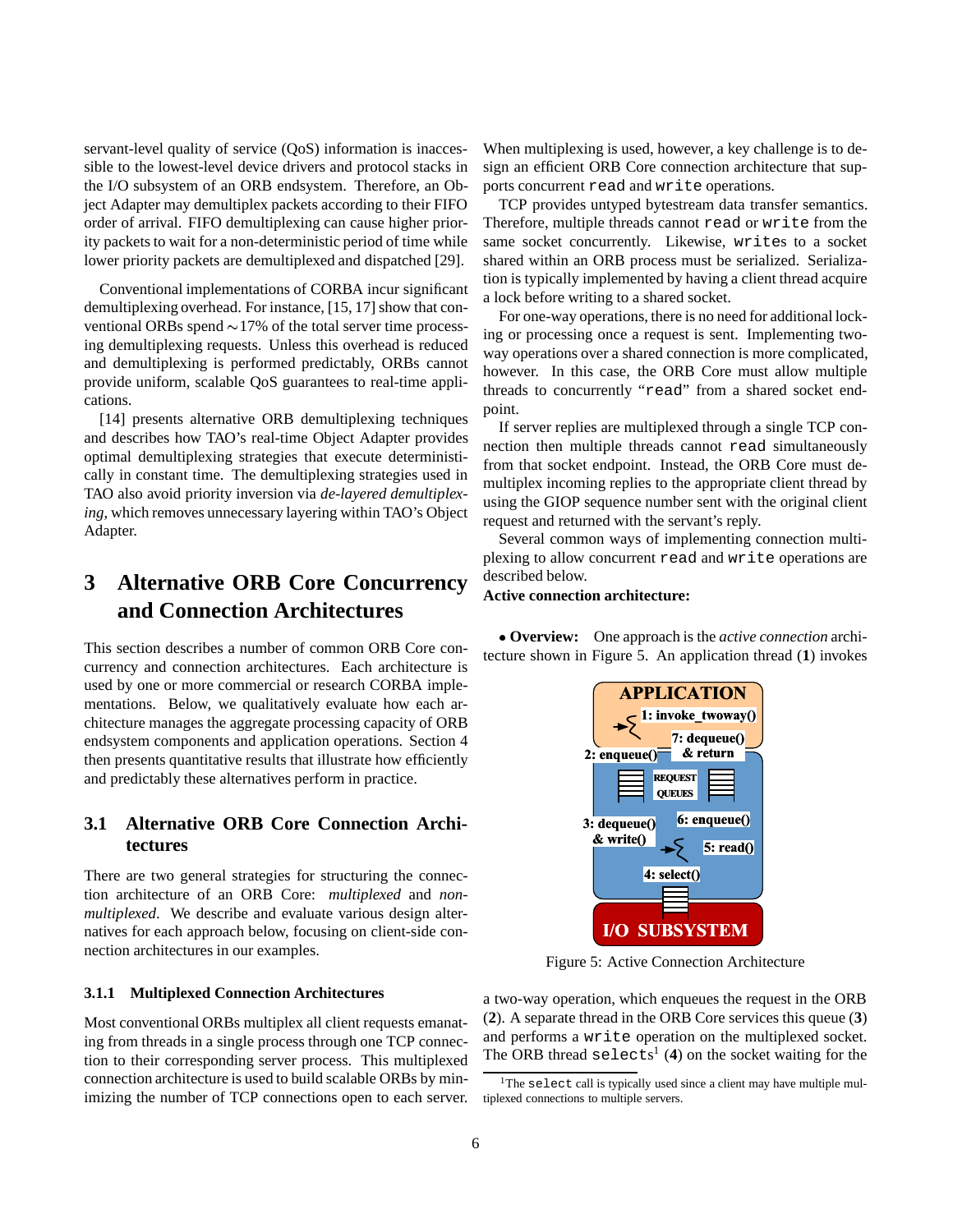server to reply, reads the reply from the socket (**5**), and enqueues the reply in a message queue (**6**). Finally, the application thread retrieves the reply from this queue (**7**) and returns back to its caller.

 **Advantages:** The advantage of the active connection architecture is that it simplifies ORB implementations by using a uniform queueing mechanism. In addition, if every socket handles packets of the same priority level, *i.e.*, packets of different priorities are not received on the same socket, the active connection can handle these packets in FIFO order without causing request-level priority inversion [22].

 **Disadvantages:** The disadvantage with this architecture, however, is that the active connection forces an extra context switch on all two-way operations. Therefore, to minimize this overhead, many ORBs use a variant of the active connection architecture described next.

#### **Leader/Followers connection architecture:**

 **Overview:** An alternative to the active connection model is the *leader/followers* architecture shown in Figure 6. As before, an application thread invokes a two-way operation



Figure 6: Leader/Follower Connection Architecture

call (**1**). Rather than enqueueing the request in an ORB message queue, however, the request is sent across the socket immediately (**2**), using the application thread that invoked the operation to perform the write. Moreover, no single thread in the ORB Core is dedicated to handling all the socket I/O in the leader/follower architecture. Instead, the first thread that attempts to wait for a reply on the multiplexed connection will block in select waiting for a reply (**3**). This thread is called the *leader*.

To avoid corrupting the socket bytestream, only the leader thread can select on the socket(s). Thus, all client threads that "follow the leader" to read replies from the shared socket will block on semaphores managed by the ORB Core. If replies return from the server in FIFO order this strategy is optimal since there is no unnecessary processing or context switching. Since replies may arrive in non-FIFO order, however, the next reply from a server could be for any one of the client threads blocked on semaphores.

When the next reply arrives from the server, the leader reads the reply (**4**). It uses the sequence number returned in the GIOP reply header to identify the correct thread to receive the reply. If the reply is for the leader's own request, the leader thread releases the semaphore of the next follower (**5**) and returns to its caller (**6**). The next follower thread becomes the new leader and blocks on select.

If the reply is *not* for the leader thread, however, the leader must signal the semaphore of the appropriate thread. This signaled thread then wakes up, reads its reply, and returns to its caller. Meanwhile, the leader thread continues to select for the next reply.

 **Advantages:** Compared with active connections, the advantage of the leader/follower connection architecture is that it minimizes the number of context switches incurred *if replies arrive in FIFO order*.

 **Advantages:** The disadvantage of the leader/follower model is that the complex implementation logic can yield significant locking overhead and priority inversion. The locking overhead stems from the need to acquire mutexes when sending requests and to block on the semaphores while waiting for replies. The priority inversion occurs if the priorities of the waiting threads are not respected by the leader thread when it demultiplexes replies to client threads.

#### **3.1.2 Non-multiplexed Connection Architectures**

 **Overview:** One technique for minimizing ORB Core priority inversion is to use a non-multiplexed connection architecture, such as the one shown in Figure 7. In this connection architecture, each client thread maintains a table of preestablished connections to servers in thread-specific storage [30]. A separate connection is maintained in each thread for every priority level,  $e.g., P_1, P_2, P_3$ , etc. As a result, when a two-way operation is invoked (**1**) it shares no socket endpoints with other threads. Therefore, the write, (**2**), select (**3**), read (**4**), and return (**5**) operations can occur without contending for ORB Core resources with other threads in the process.

 **Advantages:** The primary advantages of a nonmultiplexed connection architecture is that it preserves end-toend priorities and minimizes priority inversion while sending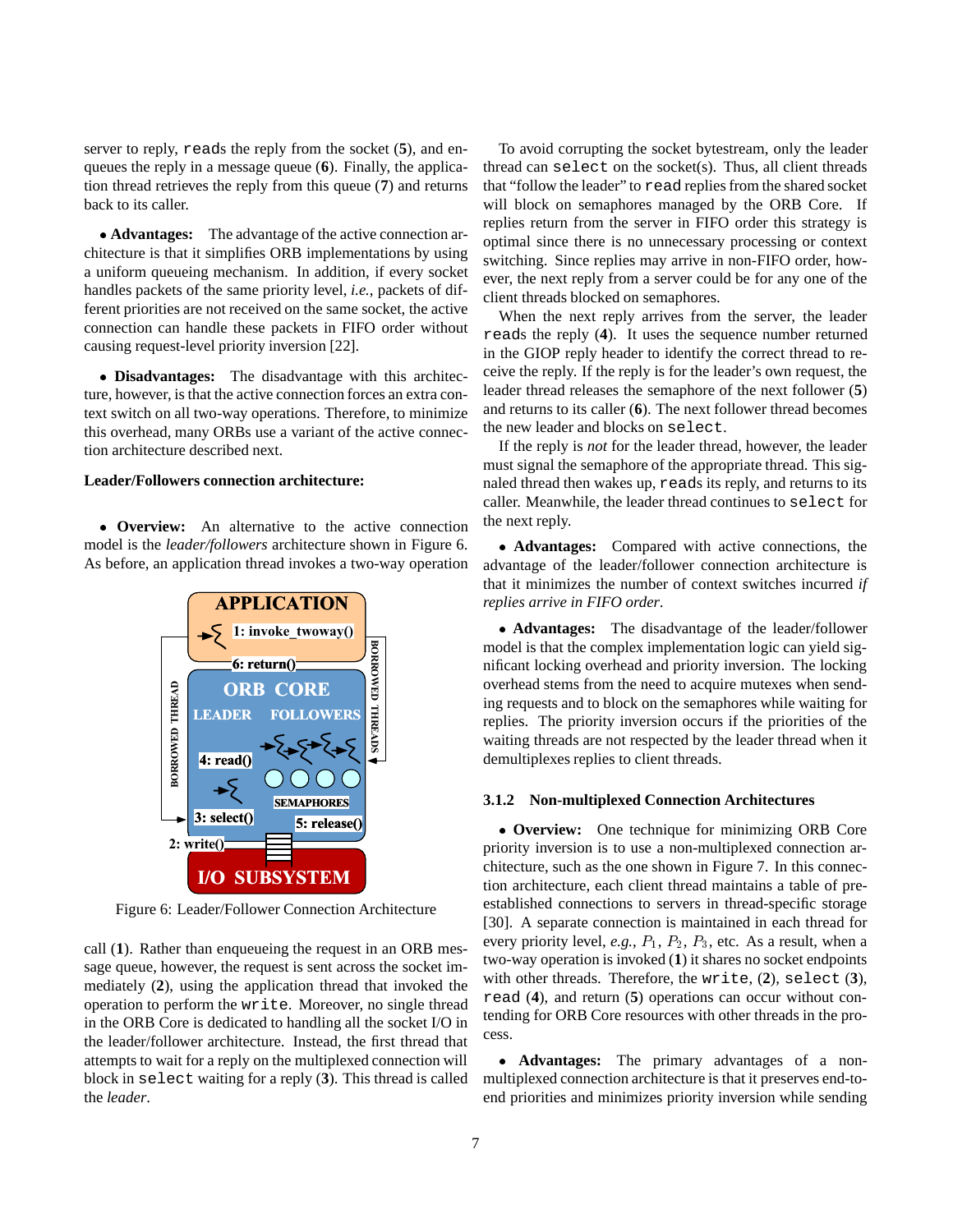

Figure 7: Non-multiplexed Connection Architecture

requests through ORB endsystems. In addition, since connections are not shared, this design incurs low synchronization overhead because no additional locks are required in the ORB Core when sending and receiving two-way requests [31].

 **Disadvantages:** The disadvantage with a nonmultiplexed connection architecture is that it can use a larger number of socket endpoints than the multiplexed connection model, which may increase the ORB endsystem memory footprint. Moreover, this approach does not scale with the number of priority levels. Therefore, it is most effective when used for statically configured real-time applications, such as avionics mission computing systems [22], which possess a small, fixed number of connections and priority levels, where each priority level maps to an OS thread priority.

# **3.2 Alternative ORB Core Concurrency Architectures**

There are a variety of strategies for structuring the concurrency architecture in an ORB [26]. Below, we describe a number of alternative ORB Core concurrency architectures, focusing on server-side concurrency.

### **3.2.1 The Worker Thread Pool Architecture**

 **Overview:** This ORB concurrency architecture uses a design similar to the active connection architecture described in Section 3.1.1. As shown in Figure 8, the components in a worker thread pool include an I/O thread, a request queue, and a pool of worker threads. The I/O thread selects (**1**) on the socket endpoints, reads (**2**) new client requests, and (**3**) inserts them into the tail of the request queue. A worker thread



Figure 8: Server-side Worker Thread Pool Concurrency Architecture

in the pool dequeues (**4**) the next request from the head of the queue and dispatches it (**5**).

• **Advantages:** The chief advantage of the worker thread pool concurrency architecture is its ease of implementation. In particular, the request queue provides a straightforward producer/consumer design.

 **Disadvantages:** The disadvantages of this model stem from the excessive context switching and synchronization required to manage the request queue, as well as request-level priority inversion caused by connection multiplexing. Since different priority requests share the same transport connection, a high-priority request may wait until a low-priority request that arrived earlier is processed. Moreover, thread-level priority inversions can occur if the priority of the thread that originally reads the request is lower than the priority of the servant that processes the request.

## **3.2.2 The Leader/Follower Thread Pool Architecture**

 **Overview:** The leader/follower thread pool architecture is an optimization of the worker thread pool model. It is similar to the leader/follower connection architecture discussed in Section 3.1.1. As shown in Figure 9, a pool of threads is allocated and a leader thread is chosen to select (**1**) on connections for all servants in the server process. When a request arrives, this thread reads (**2**) it into an internal buffer. If this is a valid request for a servant, a follower thread in the pool is released to become the new leader (**3**) and the leader thread dispatches the upcall (**4**). After the upcall is dispatched, the original leader thread becomes a follower and returns to the thread pool. New requests are queued in socket endpoints until a thread in the pool is available to execute the requests.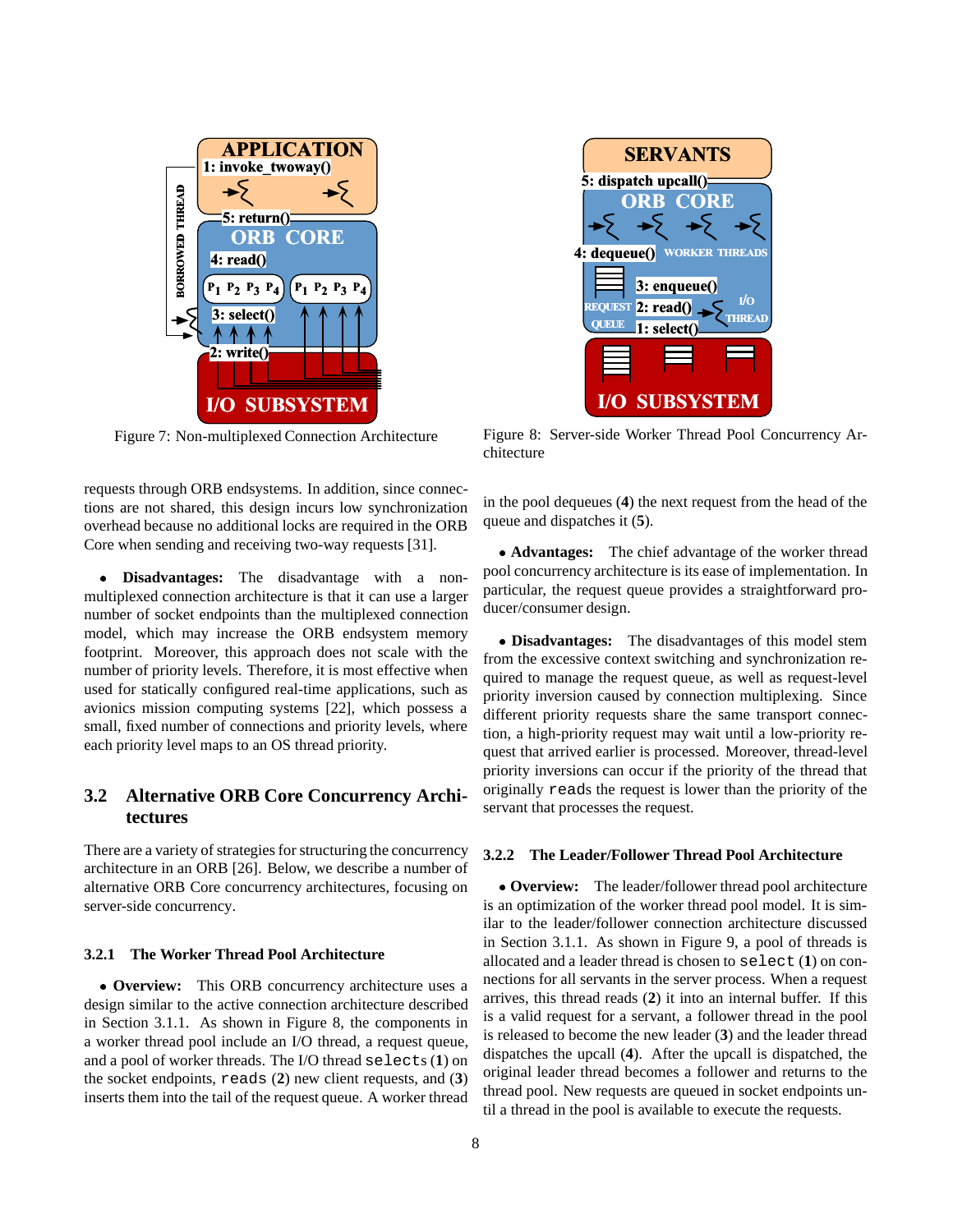

Figure 9: Server-side Leader/Follower Concurrency Architecture



 **Advantages:** Compared with the worker thread pool design, the chief advantage of the leader/follower thread pool architecture is that it minimizes context switching overhead incurred by incoming requests. Overhead is minimized since the request need not be transferred from the thread that read it to another thread in the pool that processes it.

 **Disadvantages:** The leader/follower architecture's disadvantages are largely the same as with the worker thread design. In addition, it is harder to implement the leader/follower model than the worker thread pool model.

#### **3.2.3 Threading Framework Architecture**

 **Overview:** A very flexible way to implement an ORB concurrency architecture is to allow application developers to customize hook methods provided by a *threading framework*. One way of structuring this framework is shown in Figure 10. This design is based on the MT-Orbix thread filter framework, which implements a variant of the Chain of Responsibility pattern [32].

In MT-Orbix, an application can install a thread filter at the top of a chain of filters. Filters are application-programmable hooks that can perform a number of tasks. Common tasks include intercepting, modifying, or examining each request sent to and from the ORB.

In the thread framework architecture, a connection thread in the ORB Core reads (**1**) a request from a socket endpoint and enqueues the request on a request queue in the ORB Core (**2**). Another thread then dequeues the request (**3**) and passes it through each filter in the chain successively. The topmost filter, *i.e.*, the thread filter, determines the thread to handle this request. In the *thread-pool* model, the thread filter enqueues the request into a queue serviced by a thread with the appropri-

Figure 10: Server-side Thread Framework Concurrency Architecture

ate priority. This thread then passes control back to the ORB, which performs operation demultiplexing and dispatches the upcall (**4**).

 **Advantages:** The main advantage of a threading framework is its flexibility. The thread filter mechanism can be programmed by server developers to support various concurrency strategies. For instance, to implement a thread-perrequest [33] strategy, the filter can spawn a new thread and pass the request to this new thread. Likewise, the MT-Orbix threading framework can be configured to implement other concurrency architectures such as thread-per-object [34] and thread pool [35].

 **Disadvantages:** There are several disadvantages with the thread framework design, however. First, since there is only a single chain of filters, priority inversion can occur because each request must traverse the filter chain in FIFO order. Second, there may be FIFO queueing at multiple levels in the ORB endsystem. Therefore, a high priority request may be processed only after several lower priority requests that arrived earlier. Third, the generality of the threading framework can substantially increase locking overhead since locks must be acquired to insert requests into the queue of the appropriate thread.

#### **3.2.4 The Reactor-per-Thread-Priority Architecture**

 **Overview:** The Reactor-per-thread-priority architecture is based on the Reactor pattern [36], which integrates transport endpoint demultiplexing and the dispatching of the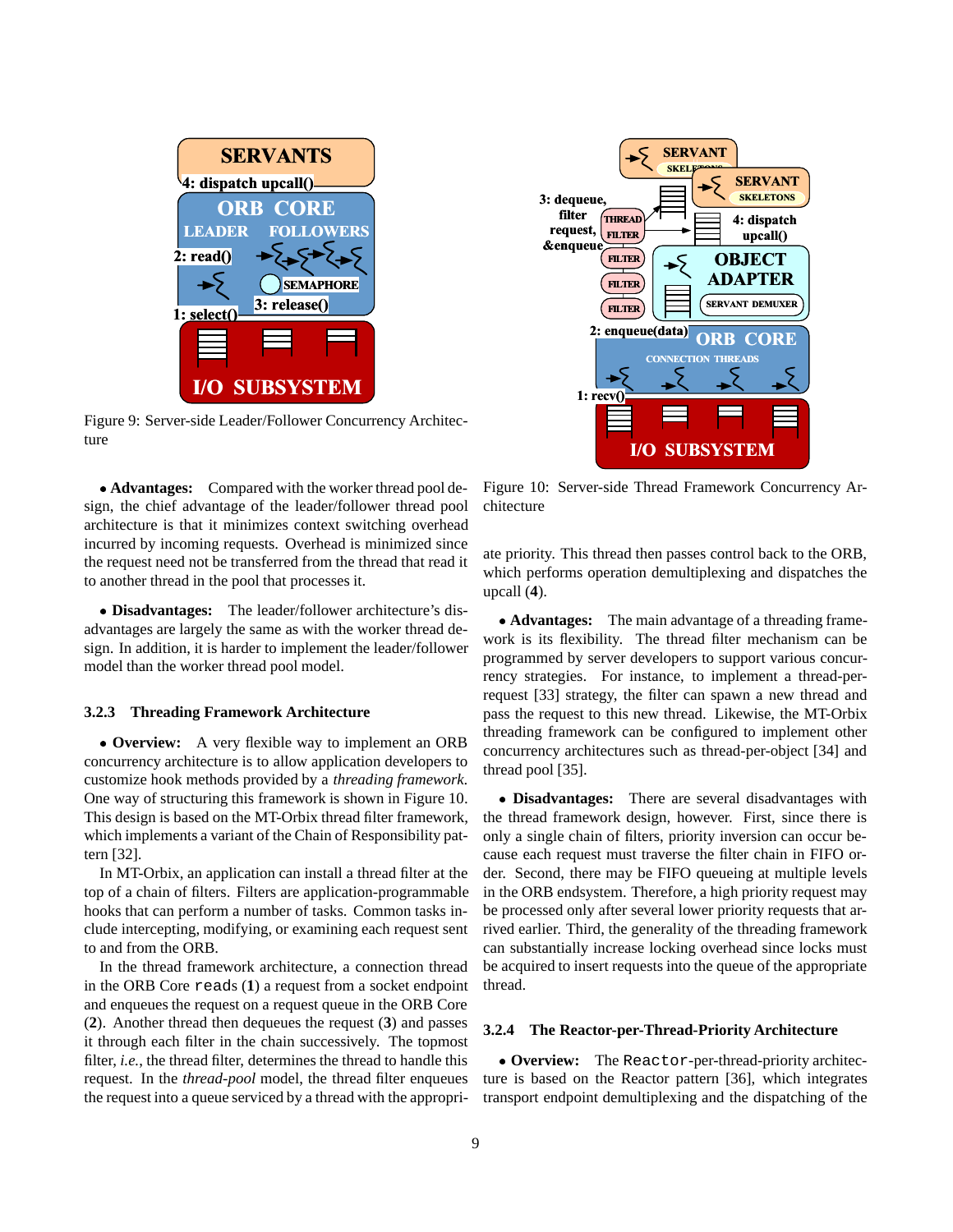corresponding event handlers. This threading architecture associates a group of Reactors with a group of threads running at different priorities. As shown in Figure 11, the compo-



Figure 11: Server-side Reactor-per-Thread-Priority Concurrency Architecture

nents in the Reactor-per-thread-priority architecture include multiple pre-allocated Reactors, each of which is associated with its own real-time thread of control for each priority level, *e.g.*,  $P_1$  ...  $P_4$ , in the ORB. For instance, avionics mission computing systems [37] commonly execute their tasks in fixed priority threads corresponding to the *rates*, *e.g.*, 20 Hz, 10 Hz, 5 Hz, and 1 Hz, at which operations are called by clients.

Within each thread, the Reactor demultiplexes (**1**) all incoming client requests to the appropriate connection handler,  $i.e.,$  connect<sub>1</sub>, connect<sub>2</sub>, etc. The connection handler reads (**2**) the request and dispatches (**3**) it to a servant that executes the upcall at its thread priority.

Each Reactor in an ORB server thread is also associated with an Acceptor [38]. The Acceptor is a factory that listens on a particular port number for clients to connect to that thread and creates a connection handler to process the GIOP requests. In the example in Figure 11, there is a listener port for each priority level.

 **Advantages:** The advantage of the Reactor-perthread-priority architecture is that it minimizes priority inversion and non-determinism. Moreover, it reduces context switching and synchronization overhead by requiring the state of servants to be locked only if they interact across different thread priorities. In addition, this concurrency architecture supports scheduling and analysis techniques that associate priority with rate, such as Rate Monotonic Scheduling (RMS) and Rate Monotonic Analysis (RMA) [39, 40].

 **Disadvantages:** The disadvantage with the Reactorper-thread-priority architecture is that it serializes all client requests for each Reactor within a single thread of control, which can reduce parallelism. To alleviate this problem, a variant of this architecture can associate a *pool* of threads with each priority level. Though this will increase potential parallelism, it can incur greater context switching overhead and non-determinism, which may be unacceptable for certain types of real-time applications.

# **3.3 Integrating Connection and Concurrency Architectures**

The Reactor-per-thread-priority architecture can be integrated seamlessly with the non-multiplexed connection model described in Section 3.1.2 to provide end-to-end priority preservation in real-time ORB endsystems, as shown in . Figure 12. In this diagram, the Acceptors listen on ports that



Figure 12: End-to-end Real-time ORB Core Software Architecture

correspond to the 20 Hz, 10 Hz, 5 Hz, and 1 Hz rate group thread priorities, respectively. Once a client connects, its Acceptor creates a new socket queue and connection handler to service that queue. The I/O subsystem uses the port number contained in arriving requests as a demultiplexing key to associate requests with the appropriate socket queue. Each queue is served by an ORB Core thread that runs at the appropriate priority.

The combination of the Reactor-per-thread-priority architecture and the non-multiplexed connection architecture minimizes priority inversion through the entire distributed ORB endsystem by eagerly demultiplexing incoming requests onto the appropriate real-time thread that services the priority level of the target servant. As shown in Section 4.2, this design is well suited for real-time applications with deterministic QoS requirements.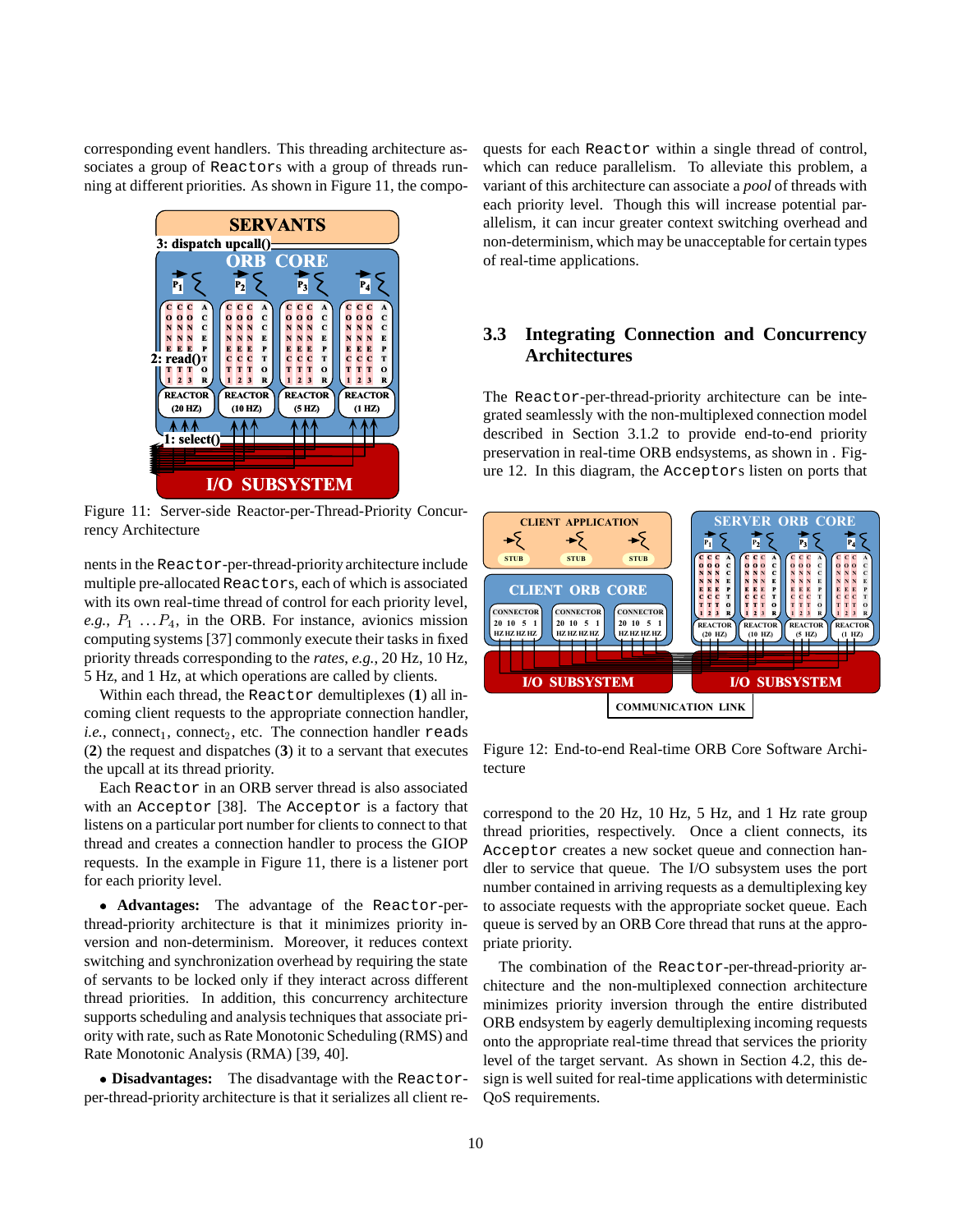# **4 Real-time ORB Core Performance Experiments**

This section describes the results of experiments that measure the real-time behavior of several commercial and research ORBs, including IONA MT-Orbix 2.2, Sun miniCOOL 4.32, Expersoft CORBAplus 2.1.1, and TAO 1.0. MT-Orbix and CORBAplus are not real-time ORBs, *i.e.*, they were not explicitly designed to support applications with real-time QoS requirements. Sun miniCOOL is a subset of the COOL ORB that is specifically designed for embedded systems with small memory footprints. TAO was designed at Washington University to support real-time applications with deterministic and statistical quality of service requirements, as well as best effort requirements. TAO has been used in a number of production real-time systems at companies like Boeing [37], SAIC, Lockheed Martin, and Raytheon.

## **4.1 Benchmarking Testbed**

This section describes the experimental testbed we designed to systematically measure sources of latency and throughput overhead, priority inversion, and non-determinism in ORB endsystems. The architecture of our testbed is depicted in Figure 13. The hardware and software components used in the



Figure 13: ORB Endsystem Benchmarking Testbed

experiments are outlined below.

### **4.1.1 Hardware Configuration**

The experiments in this section were conducted using a FORE systems ASX-1000 ATM switch connected to two dual-processor UltraSPARC-2s running Solaris 2.5.1. The ASX-1000 is a 96 Port, OC12 622 Mbs/port switch. Each



Figure 14: Hardware for the CORBA/ATM Testbed

UltraSPARC-2 contains two 168 MHz Super SPARC CPUs with a 1 Megabyte cache per-CPU. The Solaris 2.5.1 TCP/IP protocol stack is implemented using the STREAMS communication framework [41].

Each UltraSPARC-2 has 256 Mbytes of RAM and an ENI-155s-MF ATM adaptor card, which supports 155 Megabits per-sec (Mbps) SONET multimode fiber. The Maximum Transmission Unit (MTU) on the ENI ATM adaptor is 9,180 bytes. Each ENI card has 512 Kbytes of on-board memory. A maximum of 32 Kbytes is allotted per ATM virtual circuit connection for receiving and transmitting frames (for a total of 64 Kb). This allows up to eight switched virtual connections per card. The CORBA/ATM hardware platform is shown in Figure 14.

### **4.1.2 Client/Server Configuration and Benchmarking Methodology**

**Server benchmarking configuration:** As shown in Figure 13, our testbed server consists of two servants within an ORB's Object Adapter. One servant runs in a higher priority thread than the other. Each thread processes requests that are sent to its servant by client threads on the other UltraSPARC-2.

Solaris real-time threads [42] are used to implement servant priorities. The high-priority servant thread has the *highest* real-time priority available on Solaris and the low-priority servant has the *lowest* real-time priority. The server benchmarking configuration is implemented in the various ORBs as follows:

 **CORBAplus:** which uses the worker thread pool architecture described in Section 3.2.1. In version 2.1.1 of COR-BAplus, multi-threaded applications have an event dispatcher

 $2$ COOL was previously developed by Chorus, which was acquired by Sun.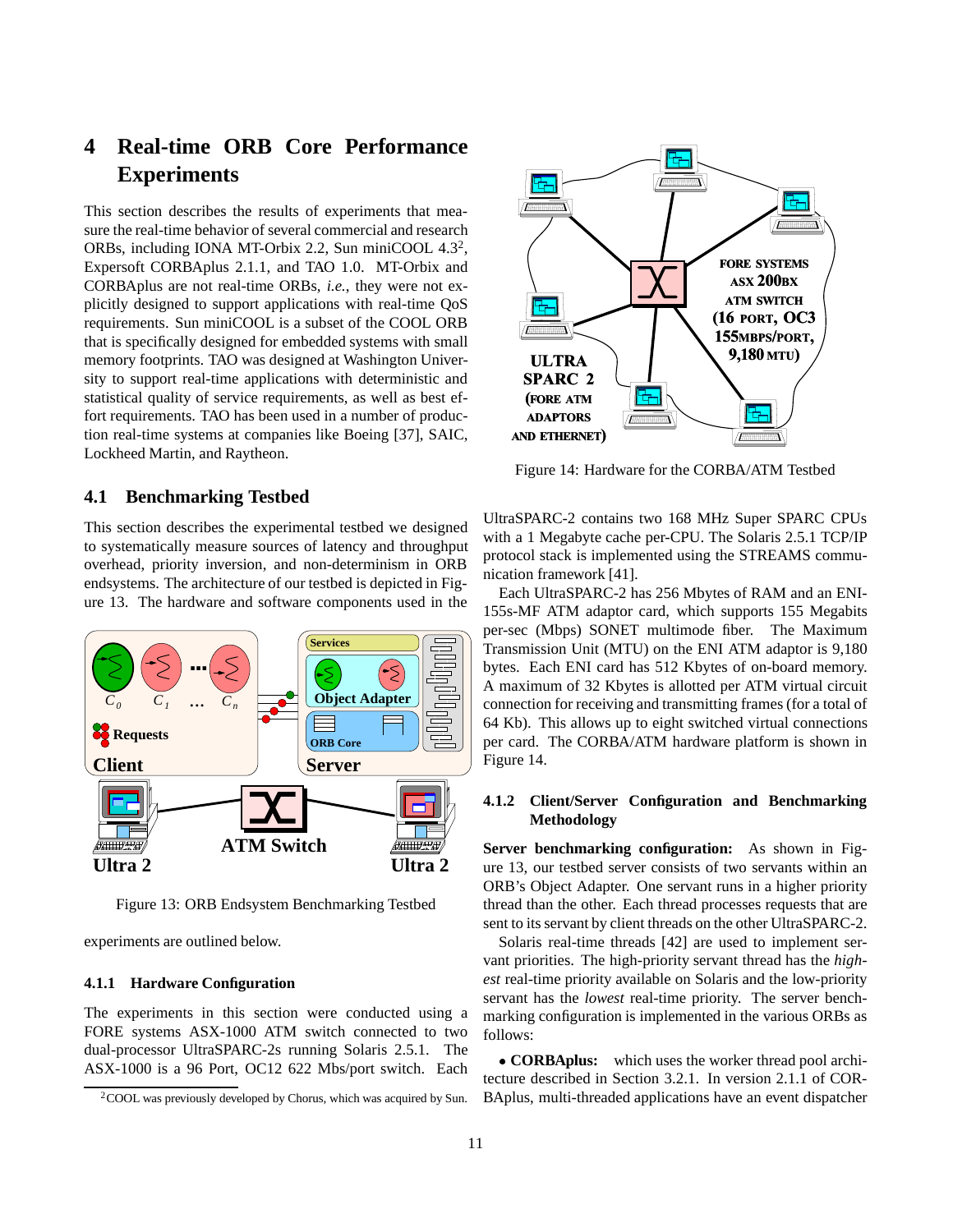thread and a pool of worker threads. The dispatcher thread receives the requests and passes them to application worker threads, which process the requests. In the simplest configuration, a server application can choose to create no additional threads and rely upon the main thread to process all requests.

• miniCOOL: which uses the leader/follower thread pool architecture described in Section 3.2.2. Version 4.3 of mini-COOL allows application-level concurrency control. Application developers can choose between thread-per-request or thread-pool. The thread-pool concurrency architecture was used for our benchmarks because it is better suited for deterministic real-time applications than thread-per-request. In the thread-pool concurrency architecture, the application initially spawns a fixed number of threads. In addition, when the initial thread pool size is insufficient, miniCOOL can be configured to handle requests on behalf of server applications by spawning threads dynamically up to a maximum limit.

 **MT-Orbix:** which uses the thread pool framework architecture based on the Chain of Responsibility pattern described in Section 3.2.3. Version 2.2 of MT-Orbix is used to create two real-time servant threads at startup. The highpriority thread is associated with the high-priority servant and the low-priority thread is associated with the low-priority servant. Incoming requests are assigned to these threads using the Orbix thread filter mechanism, as shown in Figure 10. Each priority has its own queue of requests to avoid priority inversion within the queue. This inversion could otherwise occur if a high-priority servant and a low-priority servant dequeued requests from the same queue.

 **TAO:** which uses the Reactor-per-thread-priority concurrency architecture described in Section 3.2.4. Version 1.0 of TAO integrates the Reactor-per-thread-priority concurrency architecture with a non-multiplexed connection architecture, as shown in Figure 15. In contrast, the other three ORBs multiplex all requests from client threads in each process over a single connection to the server process.

**Client benchmarking configuration:** Figure 13 shows how the benchmarking test used one high-priority client  $C_0$  and n low-priority clients,  $C_1 \ldots C_n$ . The high-priority client runs in a high-priority real-time OS thread and invokes operations at 20 Hz, *i.e.*, it invokes 20 CORBA two-way calls per second. All low-priority clients have the same lower priority OS thread priority and invoke operations at 10 Hz, *i.e.*, they invoke 10 CORBA two-way calls per second. In each call, the client sends a value of type CORBA:: Octet to the servant. The servant cubes the number and returns it to the client.

When the test program creates the client threads, they block on a barrier lock so that no client begins work until the others are created and ready to run. When all threads inform the main



Figure 15: TAO's Reactor-per-Thread-Priority Thread Pool Architecture

thread they are ready to begin, the main thread unblocks all client threads. These threads execute in an order determined by the Solaris real-time thread dispatcher. Each client invokes 4,000 CORBA two-way requests at its prescribed rate.

## **4.2 Performance Results on Solaris**

Two categories of tests were used in our benchmarking experiments: *blackbox* and *whitebox*.

**Blackbox benchmarks:** We computed the average two-way response time incurred by various clients. In addition, we computed two-way operation jitter, which is the standard deviation from the average two-way response time. High levels of latency and jitter are undesirable for real-time applications since they degrade worst-case execution time and reduce CPU utilization. Section 4.2.1 explains the blackbox results.

**Whitebox benchmarks:** To precisely pinpoint the *sources* of priority inversion and performance non-determinism, we employed whitebox benchmarks. These benchmarks used profiling tools, such as UNIX truss and Quantify [43]. These tools trace and log the activities of the ORBs and measure the time spent on various tasks, as explained in Section 4.2.2.

Together, the blackbox and whitebox benchmarks indicate the end-to-end latency/jitter incurred by CORBA clients and help explain the reason for these results. In general, the results reveal why ORBs like MT-Orbix, CORBAplus, and mini-COOL are not yet suited for applications with real-time performance requirements. Likewise, the results illustrate empirically how and why the non-multiplexed, priority-based ORB Core architecture used by TAO is more suited for many types of real-time applications.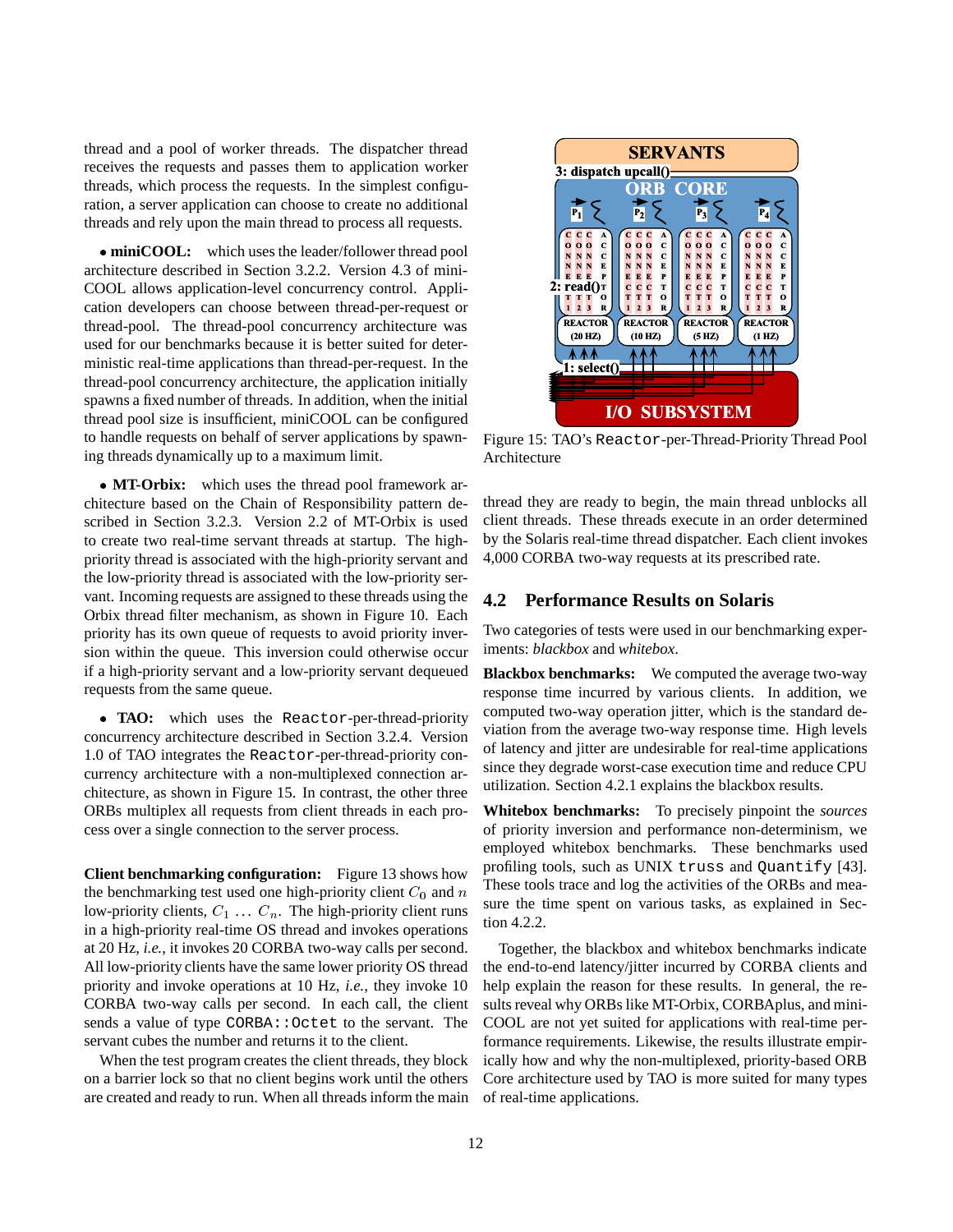### **4.2.1 Blackbox Results**

As the number of low-priority clients increases, the number of low-priority requests sent to the server also increases. Ideally, a real-time ORB endsystem should exhibit no variance in the latency observed by the high-priority client, irrespective of the number of low-priority clients. Our measurements of end-toend two-way ORB latency yielded the results in Figure 16.



Figure 16: Comparative Latency for CORBAplus, MT-Orbix, miniCOOL, and TAO

Figure 16 shows that as the number of low-priority clients increases, MT-Orbix and CORBAplus incur significantly higher latencies for their high-priority client thread. Compared with TAO, MT-Orbix's latency is 7 times higher and CORBAplus' latency is 25 times higher. In addition, note the irregular behavior of the average latency that miniCOOL displays, *i.e.*, from 10 msec latency running 20 low-priority clients down to 2 msec with 25 low-priority clients. Such nondeterminism is undesirable for real-time applications.

The low-priority clients for MT-Orbix, CORBAplus and miniCOOL also exhibit very high levels of jitter. Compared with TAO, CORBAplus incurs 300 times as much jitter and MT-Orbix 25 times as much jitter in the worst case, as shown in Figure 17. Likewise, miniCOOL's low-priority clients display an erratic behavior with several high bursts of jitter, which makes it undesirable for deterministic real-time applications.

The blackbox results for each ORB are explained in more detail below.



Figure 17: Comparative Jitter for CORBAplus, MT-Orbix, miniCOOL and TAO

**CORBAplus results:** CORBAplus incurs priority inversion at various points in the graph shown in Figure 16. After displaying a high amount of latency for a small number of lowpriority clients, the latency drops suddenly at 10 clients, then eventually rises again. This erratic behavior is not suitable for deterministic real-time applications. Section 4.2.2 reveals how the poor performance and priority inversions stem largely from CORBAplus' concurrency architecture. Figure 17 shows that CORBAplus generates high levels of jitter, particularly when tested with 40, 45, and 50 low-priority clients. These results show an erratic and undesirable behavior for applications that require real-time guarantees.

**MT-Orbix results:** MT-Orbix incurs substantial priority inversion as the number of low-priority clients increase. After the number of clients exceeds 10, the high-priority client performs increasingly worse than the low-priority clients. This behavior is not conducive to deterministic real-time applications. Section 4.2.2 reveals how these inversions stem largely from the MT-Orbix's concurrency architecture on the server. In addition, MT-Orbix produces high levels of jitter, as shown in Figure 17. This behavior is caused by priority inversions in its ORB Core, as explained in Section 4.2.2.

**miniCOOL results:** As the number of low-priority clients increase, the latency observed by the high-priority client also increases, reaching  $\sim$ 10 msec, at 20 clients, at which point it decreases suddenly to 2.5 msec with 25 clients. This erratic behavior becomes more evident as more low-priority clients are run. Although the latency of the high-priority client is smaller than the low-priority clients, the non-linear behavior of the clients makes miniCOOL problematic for deterministic real-time applications.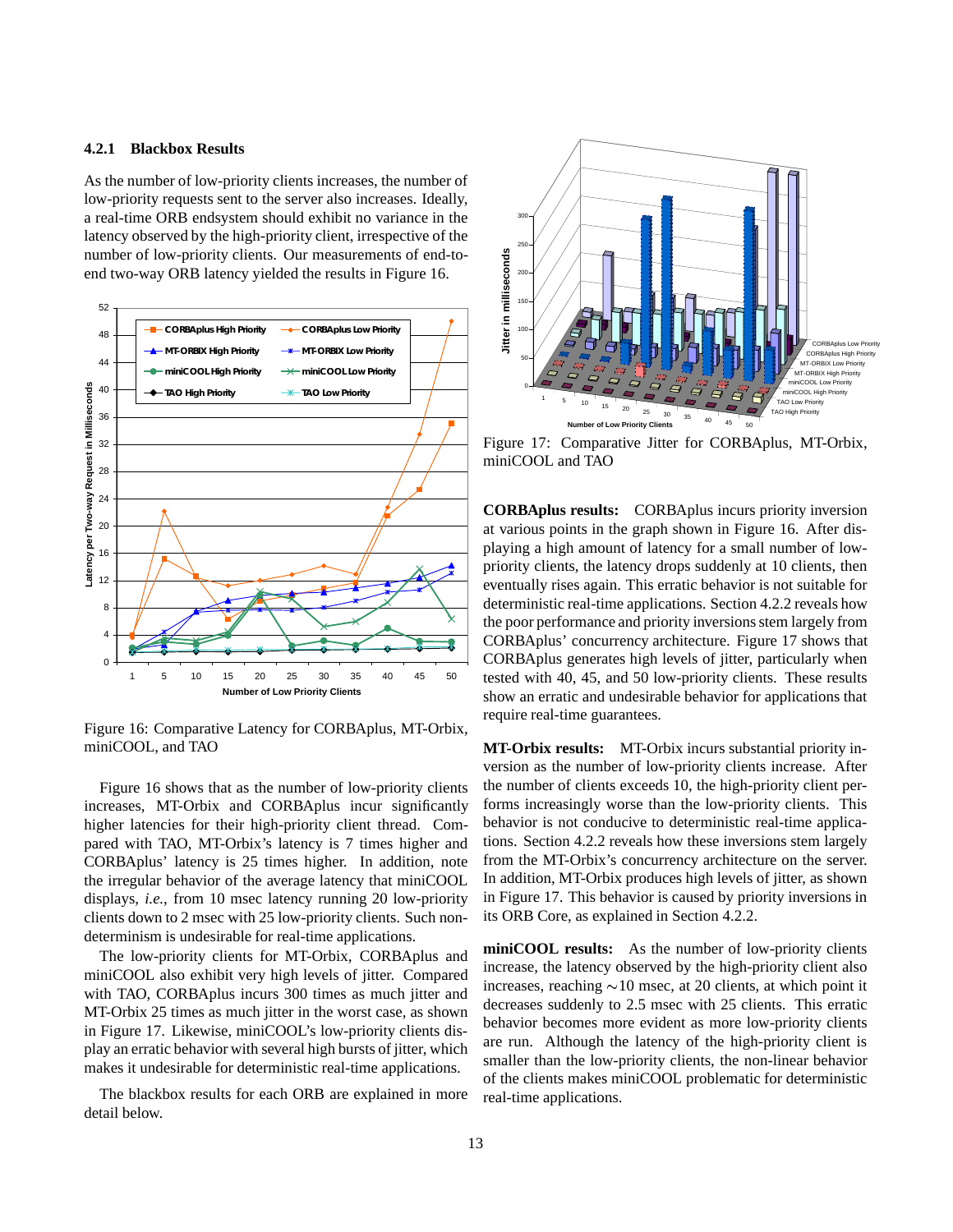The difference in latency between the high- and the lowpriority client is also unpredictable. For instance, it ranges from 0.55 msec to 10 msec. Section 4.2.2 reveals how this behavior stems largely from the connection architecture used by the miniCOOL client and server.

The jitter incurred by miniCOOL is also fairly high, as shown in Figure 17. This jitter is similar to that observed by the CORBAplus ORB since both spend approximately the same percentage of time executing locking operation. Section 4.2.2 evaluates ORB locking behavior.

**TAO results:** Figure 16 reveals that as the number of lowpriority clients increase from 1 to 50, the latency observed by TAO's high-priority client grows by  $\sim 0.7$  msecs. However, the difference between the low-priority and high-priority clients starts at 0.05 msec and ends at 0.27 msec. In contrast, in miniCOOL, it grows from 0.55 msec to 10 msec, and in CORBAplus it grows from 0.42 msec to 15 msec. Moreover, the rate of increase of latency with TAO is significantly lower than MT-Orbix, Sun miniCOOL, and CORBAplus. In particular, when there are 50 low-priority clients competing for the CPU and network bandwidth, the low-priority client latency observed with MT-Orbix is more than 7 times that of TAO, the miniCOOL latency is  $\sim$ 3 times that of TAO, and CORBAplus is  $\sim$ 25 times that of TAO.

In contrast to the other ORBs, TAO's high-priority client always performs better than its low-priority clients. This demonstrates that the connection and concurrency architectures in TAO's ORB Core are better suited to maintaining real-time request priorities end-to-end. The key difference between TAO and other ORBs is that its GIOP protocol processing is performed on a dedicated connection by a dedicated real-time thread with a suitable end-to-end real-time priority. Thus, TAO shares the minimal amount of ORB endsystem resources, which substantially reduces opportunities for priority inversion and locking overhead.

The TAO ORB also exhibits very low jitter (less than 11 msecs) for the low-priority requests and lower jitter (less than 1 msec) for the high-priority requests. The stability of TAO's latency is clearly desirable for applications that require predictable end-to-end performance.

In general, the blackbox results described above demonstrate that improper choice of ORB Core concurrency and connection software architectures can play a significant role in exacerbating priority inversion and non-determinism. The fact that TAO achieves such low levels of latency and jitter when run over the non-real-time Solaris I/O subsystem further demonstrates the feasibility of using standard OO middleware like CORBA to support real-time applications.

#### **4.2.2 Whitebox Results**

For the whitebox tests, we used a configuration of ten concurrent clients similar to the one described in Section 4.1. Nine clients were low-priority and one was high-priority. Each client sent 4,000 two-way requests to the server, which had a low-priority servant and high-priority servant thread.

Our previous experience using CORBA for real-time avionics mission computing [37] indicated that locks constitute a significant source of overhead, non-determinism and potential priority inversion for real-time ORBs. Using Quantify and truss, we measured the time the ORBs consumed performing tasks like synchronization, I/O, and protocol processing.

In addition, we computed a metric that records the number of calls made to user-level locks (mutex lock and mutex unlock) and kernel-level locks (lwp mutex lock, lwp mutex unlock, lwp sema post and lwp sema wait). This metric computes the average number of lock operations per-request. In general, kernel-level locks are considerably more expensive since they incur kernel/user mode switching overhead.

The whitebox results from our experiments are presented below.

**CORBAplus whitebox results:** Our whitebox analysis of CORBAplus reveals high levels of synchronization overhead from mutex and semaphore operations at the user-level for each two-way request, as shown in Figure 22. Synchronization overhead arises from locking operations that implement the connection and concurrency architecture used by COR-BAplus.

As shown in Figure 18, CORBAplus exhibits high synchronization overhead (52%) using kernel-level locks in the client and the server incurs high levels of processing overhead (45%) due to kernel-level lock operations.

For each CORBA request/response, CORBAplus's client ORB performs 199 lock operations, whereas the server performs 216 user-level lock operations, as shown in Figure 22. This locking overhead stems largely from excessive dynamic memory allocation, as described in Section 4.4. Each dynamic allocation causes two user-level lock operations, *i.e.*, one acquire and one release.

The CORBAplus connection and concurrency architectures are outlined briefly below.

 **CORBAplus connection architecture:** The COR-BAplus ORB connection architecture uses the active connection model described in Section 3.1.1 and depicted in Figure 8. This design multiplexes all requests to the same server through one active connection thread, which simplifies ORB implementations by using a uniform queueing mechanism.

 **CORBAplus concurrency architecture:** The COR-BAplus ORB concurrency architecture uses the thread pool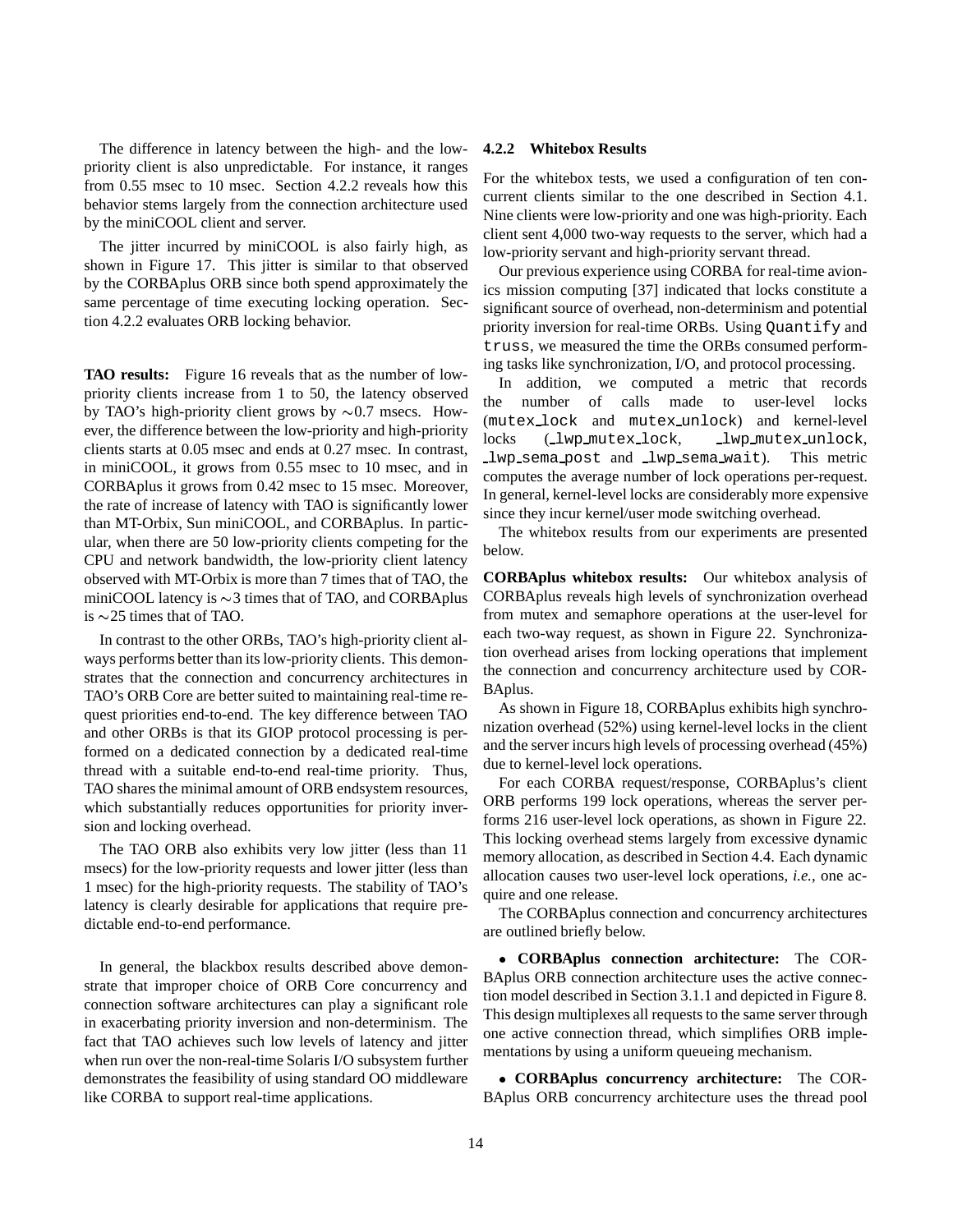

Figure 18: Whitebox Results for CORBAplus



ORB Processing 12%

Mutexes 8%

ORB Processing

Figure 19: Whitebox Results for miniCOOL

architecture described in Section 3.2.1 and depicted in Figure 8. This architecture uses a single I/O thread to accept and read requests from socket endpoints. This thread inserts the request on a queue that is serviced by a pool of worker threads.

The CORBAplus connection architecture and the server concurrency architecture help reduce the number of simultaneous open connections and simplify the ORB implementation. However, concurrent requests to the shared connection incur high overhead because each send operation incurs a context switch. In addition, on the client-side, threads of different priorities can share the same transport connection, which can cause priority inversion. For instance, a high-priority thread may be blocked until a low-priority thread finishes sending its request. Likewise, the priority of the thread that blocks on the semaphore to receive a reply from a two-way connection may not reflect the priority of the *request* that arrives from the server, thereby causing additional priority inversion.

**miniCOOL whitebox results:** Our whitebox analysis of miniCOOL reveals that synchronization overhead from mutex and semaphore operations consume a large percentage of the total miniCOOL ORB processing time. As with COR-BAplus, synchronization overhead in miniCOOL arises from locking operations that implement its connection and concurrency architecture. Locking overhead accounted for  $\sim$  50% on the client-side and more than 40% on the server-side, as shown in Figure 19).

For each CORBA request/response, miniCOOL's client ORB performs 94 lock operations at the user-level, whereas the server performs 231 lock operations, as shown in Figure 22. As with CORBAplus, this locking overhead stems largely from excessive dynamic memory allocation. Each dynamic allocation causes two user-level lock operations, *i.e.*, one acquire and one release.

The number of calls per-request to kernel-level locking mechanisms at the server (shown in Figure 23) are unusually

high. This overhead stems from the fact that miniCOOL uses "system scoped" threads on Solaris, which require kernel intervention for all synchronization operations [44].

The miniCOOL connection and concurrency architectures are outlined briefly below.

 **miniCOOL connection architecture:** The mini-COOL ORB connection architecture uses a variant of the leader/followers model described in Section 3.1.1. This architecture allows the leader thread to block in select on the shared socket. All following threads block on semaphores waiting for one of two conditions: (1) the leader thread will read their reply message and signal their semaphore or (2) the leader thread will read its own reply and signal another thread to enter and block in select, thereby becoming the new leader.

 **miniCOOL concurrency architecture:** The Sun miniCOOL ORB concurrency architecture uses the leader/followers thread pool architecture described in Section 3.2.2. This architecture waits for connections in a single thread. Whenever a request arrives and validation of the request is complete, the leader thread (1) signals a follower thread in the pool to wait for incoming requests and (2) services the request.

The miniCOOL connection architecture and the server concurrency architecture help reduce the number of simultaneous open connections and the amount of context switching when replies arrive in FIFO order. As with CORBAplus, however, this design yields high levels of priority inversion. For instance, threads of different priorities can share the same transport connection on the client-side. Therefore, a high-priority thread may block until a low-priority thread finishes sending its request. In addition, the priority of the thread that blocks on the semaphore to access a connection may not reflect the priority of the *response* that arrives from the server, which yields additional priority inversion.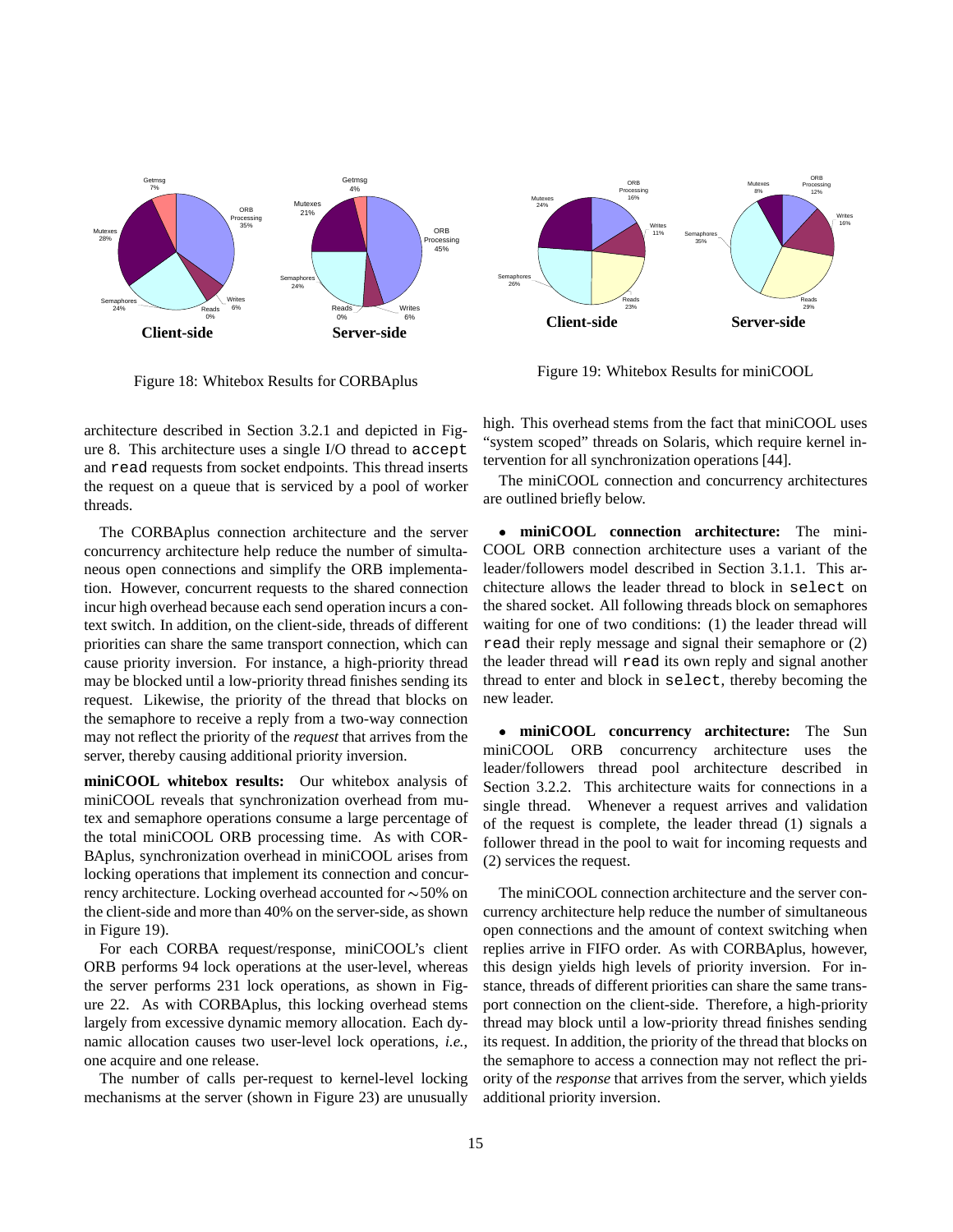**MT-Orbix whitebox results:** Figure 20 shows the whitebox results for the client-side and server-side of MT-Orbix.



Figure 20: Whitebox Results for MT-Orbix

 **MT-Orbix connection architecture:** Like miniCOOL, MT-Orbix uses the leader/follower multiplexed connection a chitecture. Although this model minimizes context switching overhead, it causes intensive priority inversions.

 **MT-Orbix concurrency architecture:** In the MT-Orbix implementation of our benchmarking testbed, multiple servant threads were created, each with the appropriate priority, *i.e.*, the high-priority servant had the highest priority thread. A thread filter was then installed to look at each request, determine the priority of the request (by examining the target object), and pass the request to the thread with the correct priority. The thread filter mechanism is implemented by a high-priority real-time thread to minimize dispatch latency.

The thread pool instantiation of the MT-Orbix mechanism described in Section 3.2.3 is flexible and easy to use. However, it suffers from high levels of priority inversion and synchronization overhead. MT-Orbix provides only *one* filter chain. Thus, all incoming requests must be processed sequentially by the filters before they are passed to the servant thread with an appropriate real-time priority. As a result, if a high-priority request arrives after a low-priority request, it must wait until the low-priority request has been dispatched before the ORB processes it.

In addition, a filter can only be called after (1) GIOP processing has completed and (2) the Object Adapter has determined the target object for this request. This processing is serialized since the MT-Orbix ORB Core is unaware of the request priority. Thus, a higher priority request that arrived after a low-priority request must wait until the lower priority request has been processed by MT-Orbix.

MT-Orbix's concurrency architecture is chiefly responsible for its substantial priority inversion shown in Figure 16. This figure shows how the latency observed by the high-priority client increases rapidly, growing from  $\sim$ 2 msecs to  $\sim$ 14 msecs as the number of low-priority clients increase from 1 to 50.

The MT-Orbix filter mechanism also causes an increase in synchronization overhead. Because there is just one filter chain, concurrent requests must acquire and release locks to be processed by the filter. The MT-Orbix client-side performs 175 user-level lock operations per-request, while the serverside performs 599 user-level lock operations per-request, as shown in Figure 22. Moreover, MT-Orbix displays a high number of kernel-level locks per-request, as shown in Figure 23.

**TAO whitebox results:** As shown in Figure 21, TAO exhibits negligible synchronization overhead. TAO performs no



Figure 21: Whitebox Results for TAO

user-level lock operations on the client-side, nor on the serverside. This absence of synchronization results from the design of TAO's ORB Core, which allocates a separate connection for each priority, as shown in Figure 12. Therefore, TAO's ORB Core uses no user-level locking operations and no kernel-level locks.

 **TAO connection architecture:** TAO uses a nonmultiplexed connection architecture, which pre-establishes connections to servants, as described in Section 3.1.2. One connection is pre-established for each priority level, thereby avoiding the non-deterministic delay involved in dynamic connection setup. In addition, different priority levels have their own connection. This design avoids request-level priority inversion, which would otherwise occur from FIFO queueing *across* client threads with different priorities.

 **TAO concurrency architecture:** TAO supports several concurrency architectures, as described in [22]. The Reactor-per-thread-priority architecture described in Section 3.2.4 was used for the benchmarks in this paper. In this concurrency architecture, a separate thread is created for each priority level, *i.e.*, each rate group. Thus, the low-priority client issues CORBA requests at a lower rate than the highpriority client (10 Hz vs. 20 Hz, respectively).

On the server-side, client requests sent to the high-priority servant are processed by a high-priority real-time thread. Likewise, client requests sent to the low-priority servant are han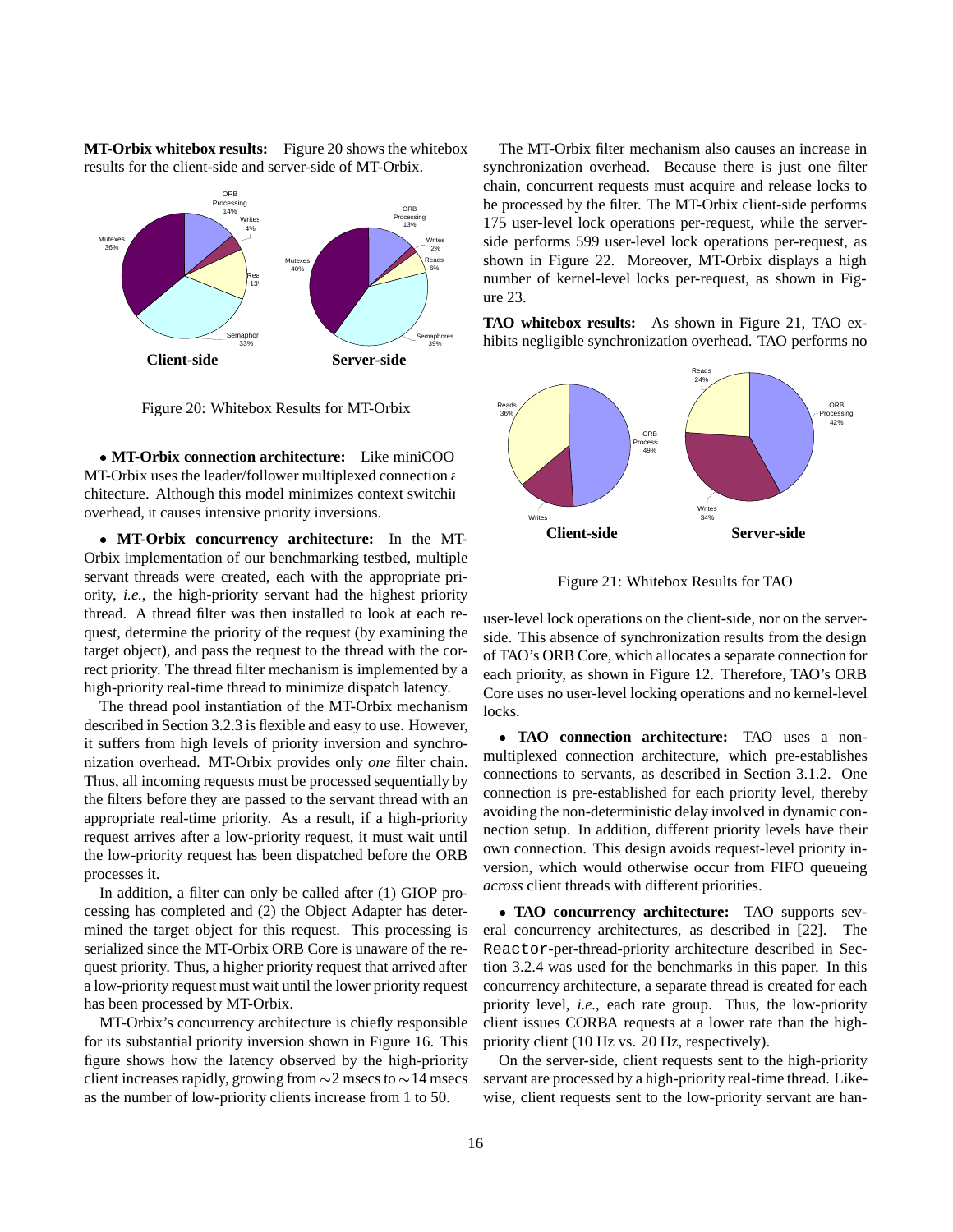dled by the low-priority real-time thread. Locking overhead is minimized since these two servant threads share minimal ORB resources, *i.e.*, they have separate Reactors, Acceptors, Object Adapters, etc. In addition, the two threads service separate client connections, thereby eliminating the priority inversion that would otherwise arises from connection multiplexing, as exhibited by the other ORBs we tested.

**Locking overhead:** Our whitebox tests measured user-level locking overhead (shown in Figure 22) and kernel-level lock-



Figure 22: User-level Locking Overhead in ORBs

ing overhead (shown in Figure 23) in the CORBAplus, MT-Orbix, miniCOOL, and TAO ORBs. User-level locks are typically used to protect shared resources within a process. A common example is dynamic memory allocation using global C++ operators new and delete. These operators allocate memory from a globally managed heap in each process.

Kernel-level locks are more expensive since they typically require mode switches between user-level and the kernel. The semaphore and mutex operations depicted in the whitebox results for the ORBs evaluated above arise from kernel-level lock operations.

Figures 22 and 23 illustrate how unlike the other three ORBs, TAO incurs no user-level or kernel-level locking. TAO can be configured so that ORB resources are not shared between its threads. For instance, it eliminates dynamic allocation, and the associated locking operations, by using buffers



Figure 23: Kernel-level Locking Overhead in ORBs

that are pre-allocated off the run-time stack. Each buffer is subdivided to accommodate the various fields of the request.

## **4.3 Performance Results on Chorus ClassiX**

The performance results in Section 4.2 were obtained on Solaris 2.5.1, which provides real-time scheduling but not real-time I/O [42]. Therefore, Solaris cannot guarantee the availability of resources like I/O buffers and network bandwidth [22]. Moreover, the scheduling performed by the Solaris I/O subsystem is not integrated with the rest of its resource management strategies.

So-called real-time operating systems typically provide mechanisms for priority-controlled access to OS resources. This allows applications to ensure that QoS requirements are met. QoS mechanisms provided by real-time operating systems typically include real-time scheduling classes that enforce QoS usage policies, as well as real-time I/O to specify processing requirements and operation periods.

Chorus<sup>3</sup> ClassiX is a real-time OS that can scale down to small embedded configurations, as well as scale up to distributed POSIX-compliant platforms [45]. ClassiX provides a real-time scheduler that supports several scheduling algorithms, including priority-based FIFO preemptive scheduling. It supports real-time applications and general-purpose applications.

<sup>&</sup>lt;sup>3</sup>Chorus has been purchased by Sun Microsystems.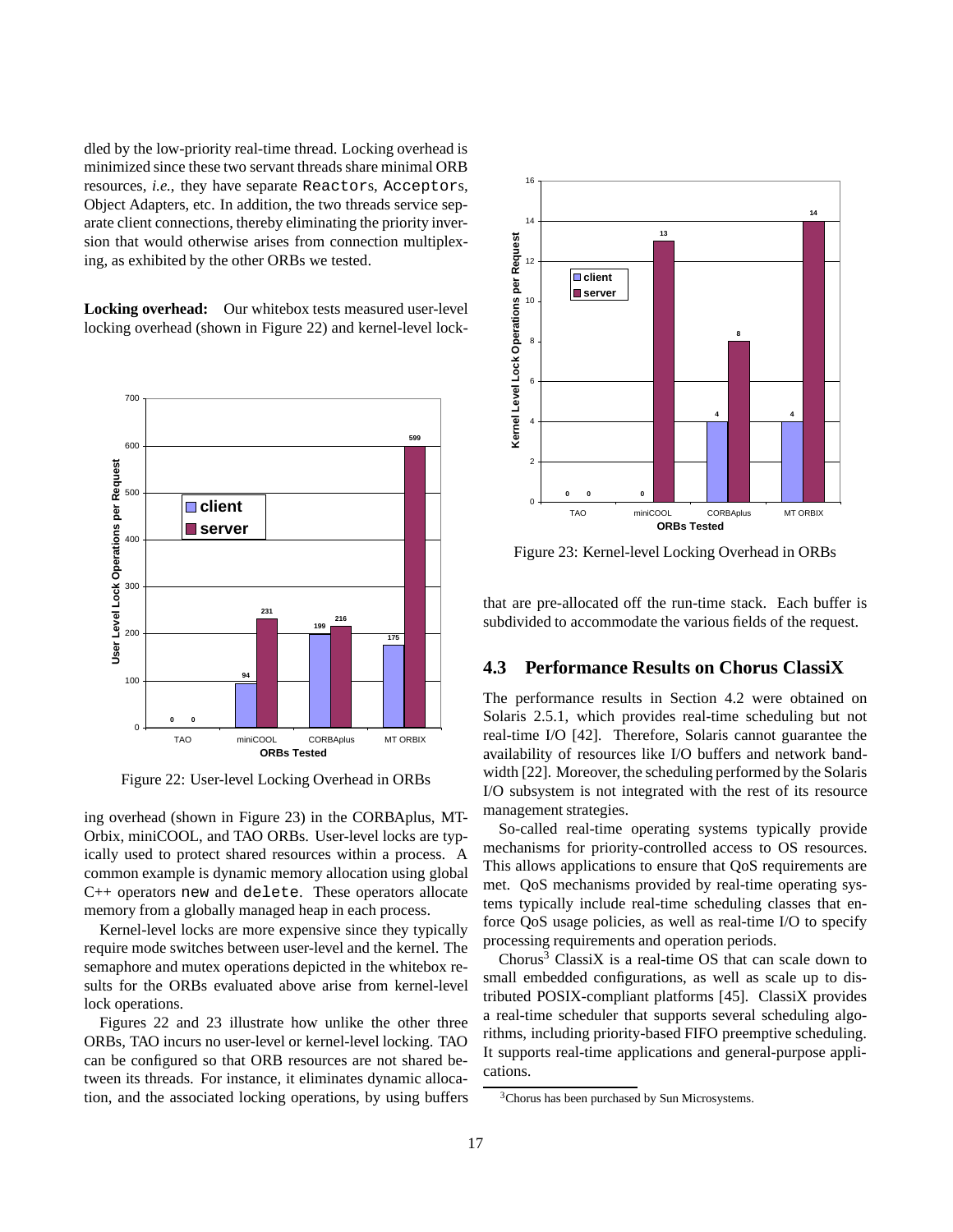The IPC mechanism used on ClassiX, Chorus IPC, provides an efficient, location-transparent message-based communication facility on a single board and between multiple interconnected boards. In addition, ClassiX has a TCP/IP protocol stack, accessible via the Socket API, that enables internetworking connectivity with other OS platforms.

To determine the impact of a real-time OS on ORB performance, this subsection presents blackbox results for TAO and miniCOOL using ClassiX.

#### **4.3.1 Hardware Configuration:**

The following experiments were conducted using two MVME177 VMEbus single-board computers. Each MVME177 contains a 60 MHz MC68060 processor and 64 Mbytes of RAM. The MVME177 boards are mounted on a MVME954A 6-slot, 32-bit, VME-compatible backplane. In addition, each MVME177 module has an 82596CA Ethernet transceiver interface.

#### **4.3.2 Software Configuration:**

The experiments were run on version 3.1 of ClassiX. The ORBs benchmarked were miniCOOL 4.3 and TAO 1.0. The client/server configurations run were (1) locally, *i.e.*, client and server on one board and (2) remotely, *i.e.*, between two MVME177 boards on the same backplane.

The client/server benchmarking configuration implemented is the same<sup>4</sup> as the one run on Solaris 2.5.1 that is described in Section 4.1.2. MiniCOOL was configured to send messages on one board or across boards using the Chorus IPC communication facility, which is more efficient than the Chorus TCP/IP protocol stack. In addition, we conducted benchmarks of miniCOOL and TAO using the TCP protocol. In general, miniCOOL performs more predictably using Chorus IPC as its transport mechanism.

### **4.3.3 Blackbox results:**

We computed the average two-way response time incurred by various clients. In addition, we computed two-way operation jitter. High levels of latency and jitter are undesirable for realtime applications since they complicate the computation of worst-case execution time and reduce CPU utilization.

**miniCOOL using Chorus IPC:** As the number of lowpriority clients increase, the latency observed by the remote high- and low-priority client also increases. It reaches  $\sim$ 34 msec, increasing linearly, when the client and the server are on different processor boards (remote) as shown in Figure 24.



Figure 24: Latency for miniCOOL with Chorus IPC on ClassiX

When the client and server are collocated, the behavior is more stable on both the high and low-priority client, *i.e.*, they are essentially identical since their lines in Figure 24 overlap. The latencies start at  $\sim$ 2.5 msec of latency and reaches  $\sim$ 12.5 msecs. Both high- and low-priority clients incur approximately the same average latency.

In all cases, the latency for the high-priority client is always lower than the latency for the low-priority client. Thus, there is no significant priority inversion, which is expected for a realtime system. However, there is still variance in the latency observed by the high-priority client, in both, the remote and local configurations.

In general, miniCOOL performs more predictably on ClassiX than its version for Solaris. This is due to the use of TCP on Solaris versus Chorus IPC on ClassiX. The Solaris latency and jitter results were relatively erratic, as shown in the blackbox results from Solaris described in Section 4.2.1.

Figure 25 shows that as the number of low-priority clients increases, the jitter increases progressively manner, for remote high- and low-priority clients. In addition, Figure 25 illustrates that the jitter incurred by miniCOOL's remote clients is fairly high. The unpredictable behavior of high- and low-priority clients is more evident when the client and the server run on separate processor boards, as shown in Figure 24. Moreover, Figure 24 illustrates the difference in latency between the local

 $4$ Note the number of low-priority clients used was 5 rather than 50 due to a bug in ClassiX that caused select to fail if used to wait for events on more than 16 sockets.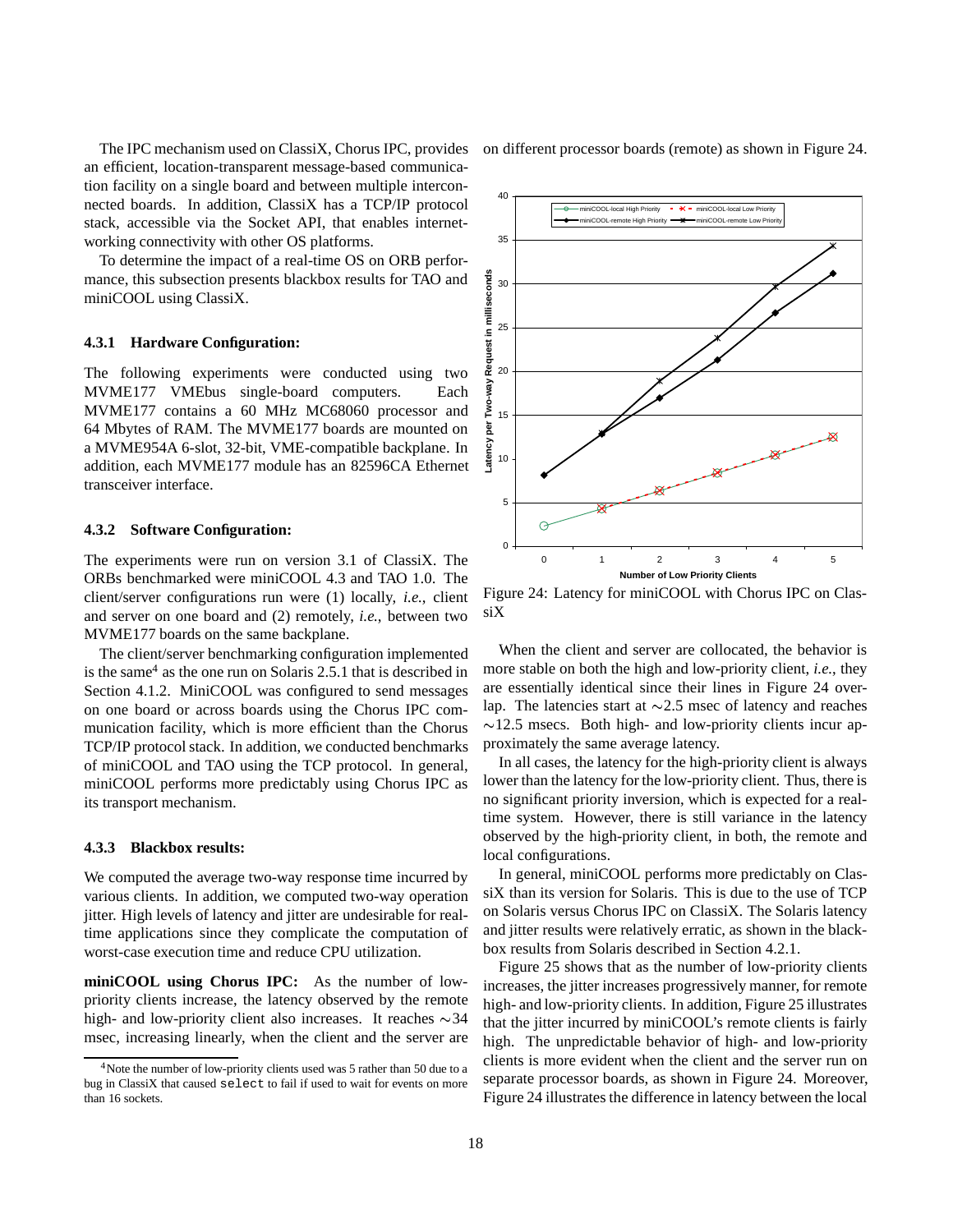

Figure 25: Jitter for miniCOOL with Chorus IPC on ClassiX

and remote configurations, which appears to stem from the latency incurred by the network I/O driver.

**miniCOOL using TCP:** We also configured the miniCOOL client/server benchmark to use the Chorus TCP/IP protocol stack. The TCP/IP implementation on ClassiX is not as efficient as Chorus IPC. However, it provided a base for comparison between miniCOOL and TAO, which uses TCP as its transport protocol.

The results we obtained for miniCOOL over TCP show that as the number of low-priority clients increase, the latency observed by the remote high- and low-priority client also increased linearly. The maximum latency was  $\sim$  59 msec, when the client and the server are on the same processor board (local) as shown in Figure 26.

The increase in latency for the local configuration is unusual since one would expect the ORB to perform best when client and server are collocated on the same processor. However, when client and server reside in different processor boards, illustrated in Figure 27, the average latency was more stable. This appears to be due to the implementation of the TCP/IP protocol stack, which may not to be optimized for local IPC.

When the client and server are on separate boards, the behavior is similar to the remote clients using Chorus IPC. This indicates that some bottlenecks reside in the Ethernet driver.

In all cases, the latency for the high-priority client is always lower than the latency for the low-priority client, *i.e.*, there appears to be no significant priority inversion, which is expected for a real-time system. However, there is still variance in the latency observed by the high-priority client, in both the remote and local configurations, as shown in Figure 28. The remote configurations incurred the highest variance, with the exception of TAO's remote high-priority clients,



Figure 26: Latency for miniCOOL-TCP, miniCOOL-IPC, and TAO-TCP on ClassiX, local configuration



Figure 27: Latency for miniCOOL-TCP, miniCOOL-IPC, and TAO-TCP on ClassiX, remote configuration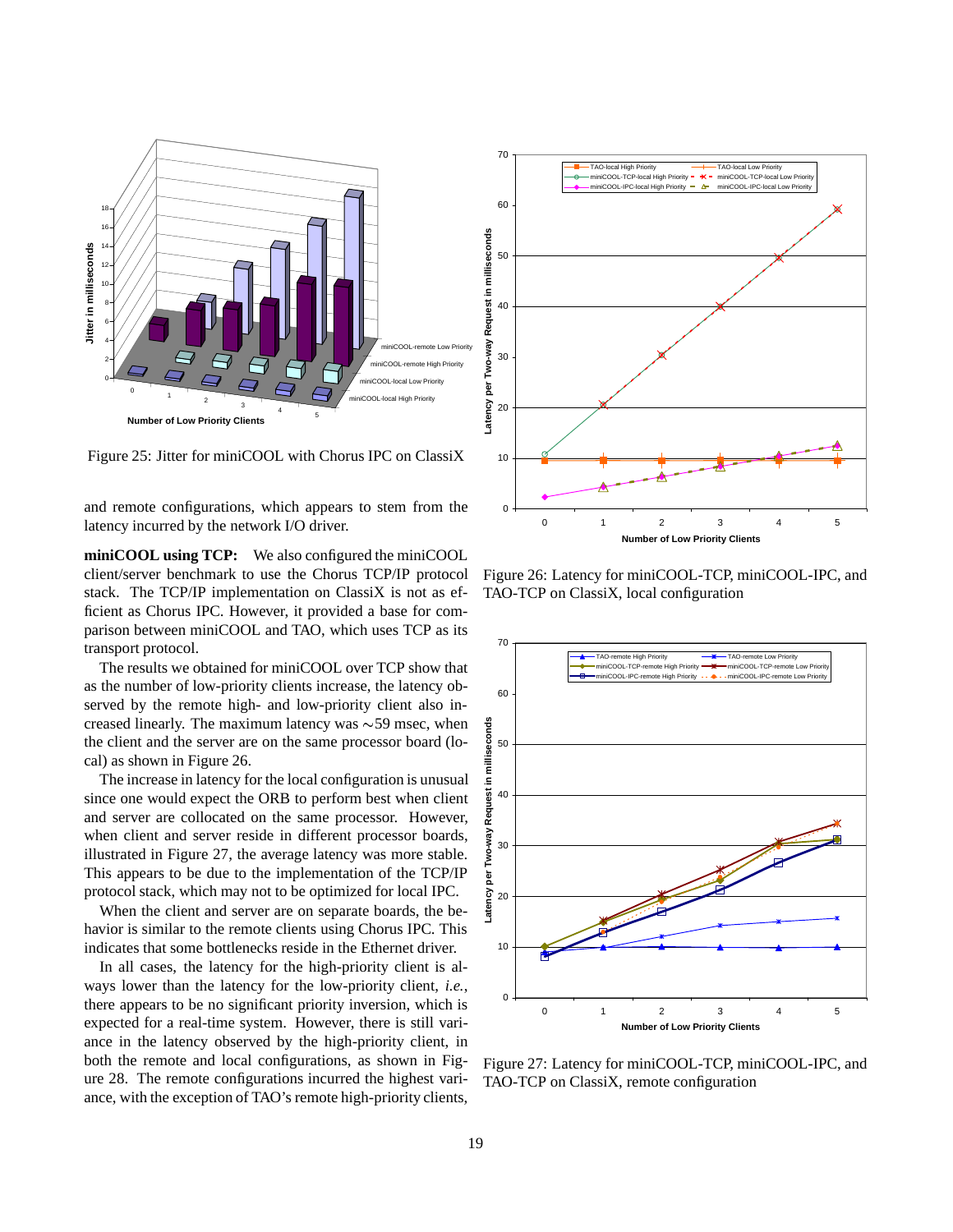

Figure 28: Jitter for miniCOOL-TCP, miniCOOL-IPC and TAO-TCP on ClassiX

whose jitter remained fairly stable. This stability stems from TAO's Reactor-per-thread-priorityconcurrency architecture described in Section 3.2.4.

**TAO using TCP:** Figure 26 reveals that as the number of low-priority clients increase from 0 to 5, the latency observed by TAO's high-priority client grows by  $\sim 0.005$  msecs for the local configuration and Figure 27 shows  $\sim$  1.022 msecs for the remote one. Although the remote high-priority client performs as well as the local one, the difference between the lowpriority and high-priority remote clients evolves from 0 msec to 6 msec. This increase is unusual and appears to stem from factors external to the ORB, such as the ClassiX OS scheduling algorithm and network latency. In general, TAO performs more predictably in other platforms tested with higher bandwidth, *e.g.* 155 Mbps ATM networks. The local client/server test, in contrast, perform very predictably and have little increase in latency.

The TAO ORB produces very low jitter, less than 2 msecs, for the low-priority requests and lower jitter (less than 1 msec) for the high-priority requests. On this platform, the exception is the remote low-priority client, which may be attributed to the starvation of the low-priority clients by the high-priority one, and the latency incurred by the network. The stability of TAO's latency is clearly desirable for applications that require predictable end-to-end performance.

### **4.4 Evaluation and Recommendations**

The results of our benchmarks illustrate the non-deterministic performance incurred by applications running atop conventional ORBs. In addition, the results show that priority inversion and non-determinism are significant problems in conventional ORBs. As a result, these ORBs are not currently suitable for applications with deterministic real-time requirements. Based on our results, and our prior experience [14, 15, 16, 17] measuring the performance of CORBA ORB endsystems, we suggest the following recommendations to decrease non-determinism and limit priority inversion in real-time ORB endsystems.

**1. Real-time ORBs should avoid dynamic connection establishment:** ORBs that establish connections dynamically suffer from high jitter. Thus, performance seen by individual clients can vary significantly from the average. Neither CORBAplus, miniCOOL, nor MT-Orbix provide APIs for preestablishing connections; TAO provides these APIs as extensions to CORBA.

We recommend that ORBs be enhanced to allow preestablishment of connections in accordance to the "explicit binding" mechanism provided in the forthcoming OMG standard for real-time CORBA [46, 7].

**2. Real-time ORBs should minimize dynamic memory management:** Thread-safe implementations of dynamic memory allocators require user-level locking. For instance, the C++ new operator allocates memory from a global pool shared by all threads in a process. Likewise, the C++ delete operation, which releases allocated memory, also requires user-level locking to update the global shared pool. This lock sharing contributes to the overhead shown in Figure 22. In addition, locking also increases non-determinism due to contention and queueing.

We recommend that real-time ORBs avoid excessive sharing of dynamic memory locks via the use of mechanisms such as thread-specific storage [30], which allocates memory from separate heaps that are unique to each thread.

**3. Real-time ORBs should avoid multiplexing requests of different priorities over a shared connection:** Sharing connections among multiple threads requires synchronization. Not only does this increase locking overhead, but it also increases opportunities for priority inversion. For instance, highpriority requests can be blocked until low-priority threads release the shared connection lock. Priority inversion can be further exacerbated if multiple threads with multiple levels of thread priorities share common locks. For instance, medium priority threads can preempt a low-priority thread that is holding a lock required by a high-priority thread, which can lead to unbounded priority inversion [13].

We recommend that real-time ORBs allow application developers to determine whether requests with different priorities are multiplexed over shared connections. Currently, neither miniCOOL, CORBAplus, nor MT-Orbix support this level of control, though TAO provides this model by default.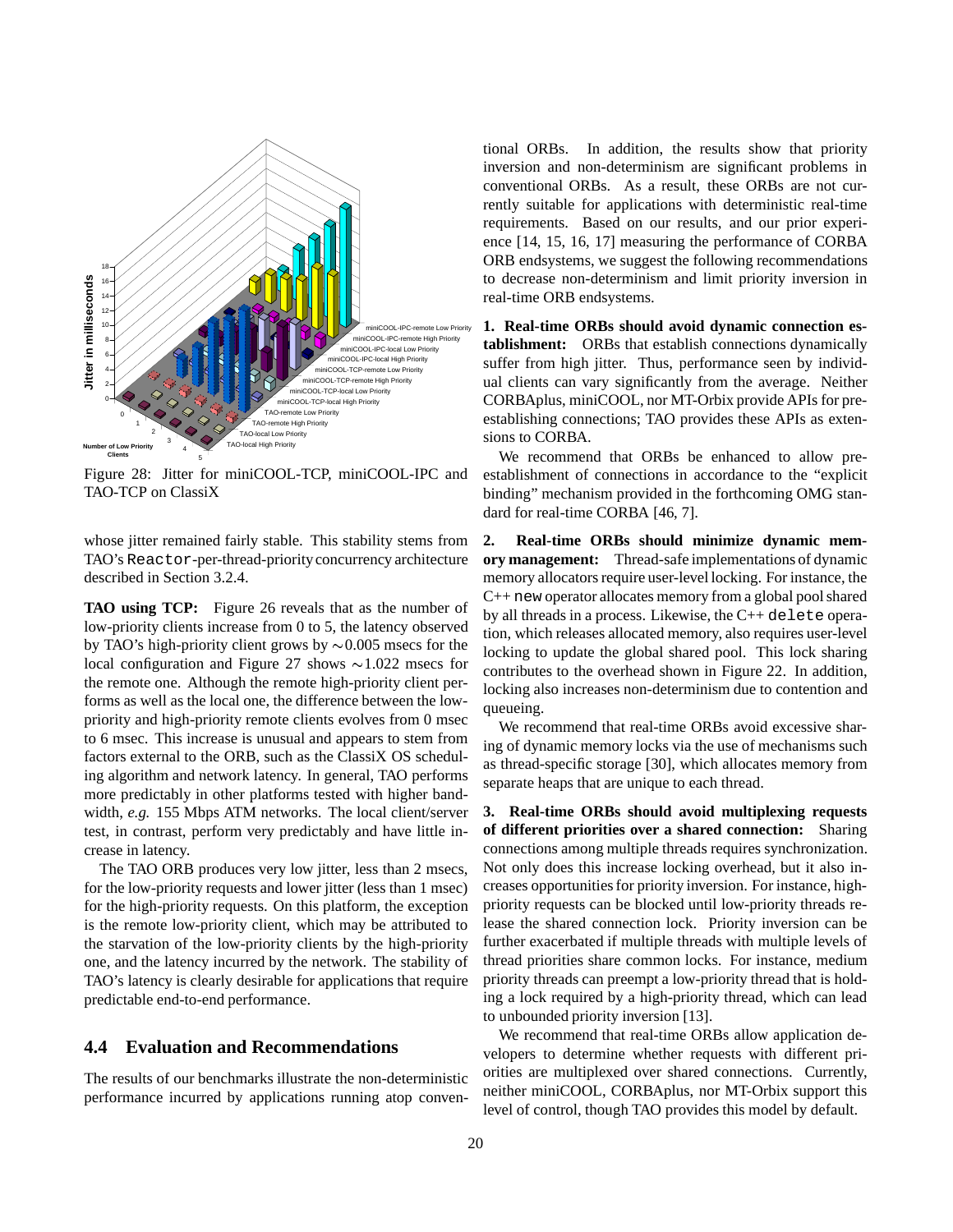**4. Real-time ORB concurrency architectures should be flexible, efficient, and predictable:** Many ORBs, such as miniCOOL and CORBAplus, create threads on behalf of server applications. This design is inflexible because it prevents application developers from customizing ORB performance via a different concurrency architecture. Conversely, other ORB concurrency architectures are flexible, but inefficient and unpredictable, as shown by Section 4.2.2's explanation of the MT-Orbix performance results. Thus, a balance is needed between flexibility and efficiency.

We recommend that real-time ORBs provide APIs that allow application developers to select concurrency architectures that are flexible, efficient, *and* predictable. For instance, TAO offers a range of concurrency architectures, such as Reactor-per-thread-priority, thread pool, and thread-perconnection. Developers can configure TAO [47] to minimize unnecessary sharing of ORB resources by using threadspecific storage.

**5. Real-time ORBs should avoid reimplementing OS mechanisms:** Conventional ORBs incur substantial performance overhead because they reimplement native OS mechanisms for endpoint demultiplexing, queueing, and concurrency control. For instance, much of the priority inversion and nondeterminism miniCOOL, CORBAplus, and MT-Orbix stem from the complexity of their ORB Core mechanisms for multiplexing multiple client threads through a single connection to a server. These mechanism reimplement the connection management and demultiplexing features in the OS in a manner that (1) increases overhead and (2) does not consider the priority of the threads that make the requests for two-way operations.

We recommend that real-time ORB developers attempt to use the native OS mechanisms as much as possible, *e.g.*, designing the ORB Core to work in concert with the underlying mechanisms rather than reimplementing them at a higher level. A major reason that TAO performs predictably and efficiently is because the connection management and concurrency model used in its ORB Core is closely integrated with the underlying OS features.

**6. The design of real-time ORB endsystem architectures should be guided by empirical performance benchmarks:** Our prior research on pinpointing performance bottlenecks and optimizing middleware like Web servers [48, 49] and CORBA ORBs [15, 14, 17, 16] demonstrates the efficacy of a measurement-driven research methodology.

We recommend that ORB vendors and end-users work with the OMG to standardize real-time CORBA benchmarking techniques and metrics [50]. These benchmarks will simplify communication between researchers and developers. In addition, they will facilitate the comparison of performance results and real-time ORB behavior patterns between different ORBs and different OS/hardware platforms. The real-time ORB benchmarking test suite described in this section is available at www.cs.wustl.edu/~schmidt/TAO.html.

# **5 Related Work**

An increasing number of research efforts are focusing on integrating QoS into CORBA. The work presented in this paper is based on the TAO project [10]. This section compares TAO with related work.

Krupp, *et al.*, at MITRE Corporation were among the first to elucidate the needs of real-time CORBA systems [51]. They identified key requirements and outlined mechanisms for supporting end-to-end timing constraints [52]. A system consisting of a commercial off-the-shelf RTOS, a CORBA-compliant ORB, and a real-time object-oriented database management system is under development [53]. Similar to the TAO approach, the initial static scheduling approach is rate monotonic, but a strategy for dynamic deadline monotonic scheduling support has been designed [52]. Other dynamic scheduling approaches may be considered in the future.

Wolfe, *et al.*, are developing a real-time CORBA system at the US Navy Research and Development Laboratories (NRaD) and the University of Rhode Island (URI) [54]. The system supports expression and enforcement of dynamic endto-end timing constraints through timed distributed operation invocations (TDMIs) [55]. A TDMI corresponds to TAO's RT Operation [22] and an RT Environment structure contains QoS parameters similar to those in TAO's RT Info [10].

One difference between TAO and the URI approaches is that TDMIs [52] express required timing constraints, *e.g.*, deadlines relative to the current time. In contrast, TAO's RT Operations publish their resource requirements, *e.g.*, CPU time. The difference in approaches may reflect the different time scales, seconds versus milliseconds, respectively, and scheduling requirements, dynamic versus static, of the initial application targets. However, the approaches should be equivalent with respect to system schedulability and analysis.

The QuO project at BBN [56] has defined a model for communicating changes in QoS characteristics between applications, middleware, and the underlying endsystems and network. The QuO model uses the concept of a connection between a client and an object to define QoS characteristics, and treats these characteristics as first-class objects. These objects can then be aggregated to enable the characteristics to be defined at various levels of granularity, *e.g.*, for a single method invocation, for all method invocations on a group of objects, and similar combinations. The model also uses several QoS definition languages (QDLs) that describe the QoS characteristics of various objects, such as expected usage patterns,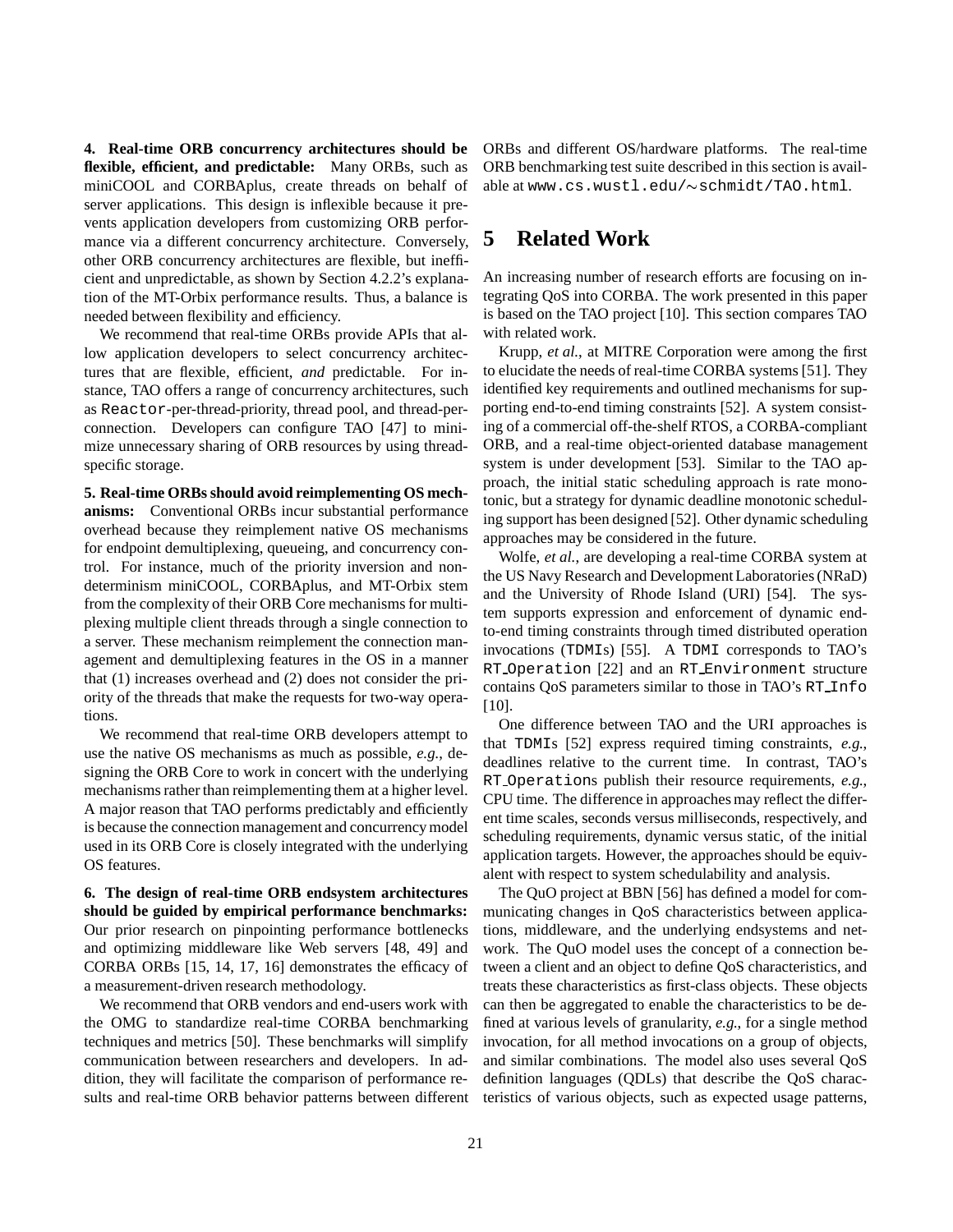structural details of objects, and resource availability.

The QuO architecture differs from our work on real-time QoS provision since QuO does not provide hard real-time guarantees of ORB endsystem CPU scheduling. Furthermore, the QuO programming model involves the use of several QDL specifications, in addition to OMG IDL, based on the separation of concerns advocated by Aspect-Oriented Programming (AOP) [57]. Though we believe the AOP paradigm is quite powerful, the proliferation of definition languages may be overly complex for common application use-cases. Therefore, the TAO programming model focuses on the RT Operation and RT Info QoS specifiers, which can be expressed in standard OMG IDL.

The Epiq project [58] defines an open real-time CORBA scheme that provides QoS guarantees and runtime scheduling flexibility. Epiq extends TAO's off-line scheduling model to provide on-line scheduling. In addition, Epiq allows clients to be added and removed dynamically via an admission test at runtime. The Epiq project is work-in-progress and empirical results are not yet available.

The ARMADA project [59] defines a set of communication and middleware services that supports fault-tolerant and endto-end guarantees for real-time distributed applications. AR-MADA provides real-time communication services based on the X-kernel and the Open Group's MK microkernel. This infrastructure serves as a foundation for constructing higherlevel real-time middleware services. TAO differs from AR-MADA in that most of the real-time features in TAO are built using TAO's ORB Core. In addition, TAO implements the OMG's CORBA standard, while also providing the hooks that are necessary to integrate with an underlying real-time I/O subsystem. Thus, the real-time services provided by AR-MADA's communication system can be utilized by TAO's ORB Core to support a vertically integrated real-time system.

# **6 Concluding Remarks**

Conventional CORBA ORBs exhibit substantial priority inversion and non-determinism. Consequently, they are not yet suitable for distributed, real-time applications with deterministic QoS requirements. Meeting these demands requires that ORB Core software architectures be designed to reduce priority inversion and increase end-to-end determinism.

The TAO ORB Core described in this paper reduces priority inversion and enhances determinism by using a priority-based concurrency architecture and non-multiplexed connection architecture that share a minimal amount of resources among threads within a process. The architectural principles used in TAO can be applied to other ORBs and other real-time software systems. Furthermore, our results demonstrate the feasibility of using OO middleware like CORBA to develop realtime applications that can perform well over (1) standard Internet protocols, (2) upper layer protocols such as IIOP that are based on the Internet protocols, and (3) off-the-shelf hardware/software.

TAO has been used to develop a number of real-time applications, including a real-time audio/video streaming service [60] and a real-time ORB endsystem for avionics mission computing [37]. The avionics application manages sensors and operator displays, navigates the aircraft's course, and controls weapon release. To meet the scheduling demands of real-time applications, TAO supports predictable scheduling and dispatching of periodic processing operations [10], as well as efficient event filtering and correlation mechanisms [37]. The C++ source code for TAO and ACE is freely available at www.cs.wustl.edu/~schmidt/TAO.html.

# **Acknowledgments**

We gratefully acknowledge Expersoft, IONA, and Sun for providing us with their ORB software for the benchmarking testbed. In addition, we would like to thank Frank Buschmann and Bil Lewis for their comments on this paper.

# **References**

- [1] R. Gopalakrishnan and G. Parulkar, "Bringing Real-time Scheduling Theory and Practice Closer for Multimedia Computing," in *SIGMETRICS Conference*, (Philadelphia, PA), ACM, May 1996.
- [2] S. Landis and S. Maffeis, "Building Reliable Distributed Systems with CORBA," *Theory and Practice of Object Systems*, vol. 3, no. 1, pp. 31–43, 1997.
- [3] R. Johnson, "Frameworks = Patterns + Components," *Communications of the ACM*, vol. 40, Oct. 1997.
- [4] Z. Deng and J. W.-S. Liu, "Scheduling Real-Time Applications in an Open Environment," in *Proceedings of the 18th IEEE Real-Time Systems Symposium*, IEEE Computer Society Press, Dec. 1997.
- [5] Object Management Group, *The Common Object Request Broker: Architecture and Specification*, 2.2 ed., Feb. 1998.
- [6] M. Henning and S. Vinoski, *Advanced CORBA Programming With C++*. Reading, Massachusetts: Addison-Wesley, 1999.
- [7] Object Management Group, *Real-time CORBA Joint Revised Submission*, OMG Document orbos/99-02-12 ed., March 1999.
- [8] Object Management Group, *Minimum CORBA Request for Proposal*, OMG Document orbos/97-06-14 ed., June 1997.
- [9] D. C. Schmidt, A. Gokhale, T. Harrison, and G. Parulkar, "A High-Performance Endsystem Architecture for Real-time CORBA," *IEEE Communications Magazine*, vol. 14, February 1997.
- [10] D. C. Schmidt, D. L. Levine, and S. Mungee, "The Design and Performance of Real-Time Object Request Brokers," *Computer Communications*, vol. 21, pp. 294–324, Apr. 1998.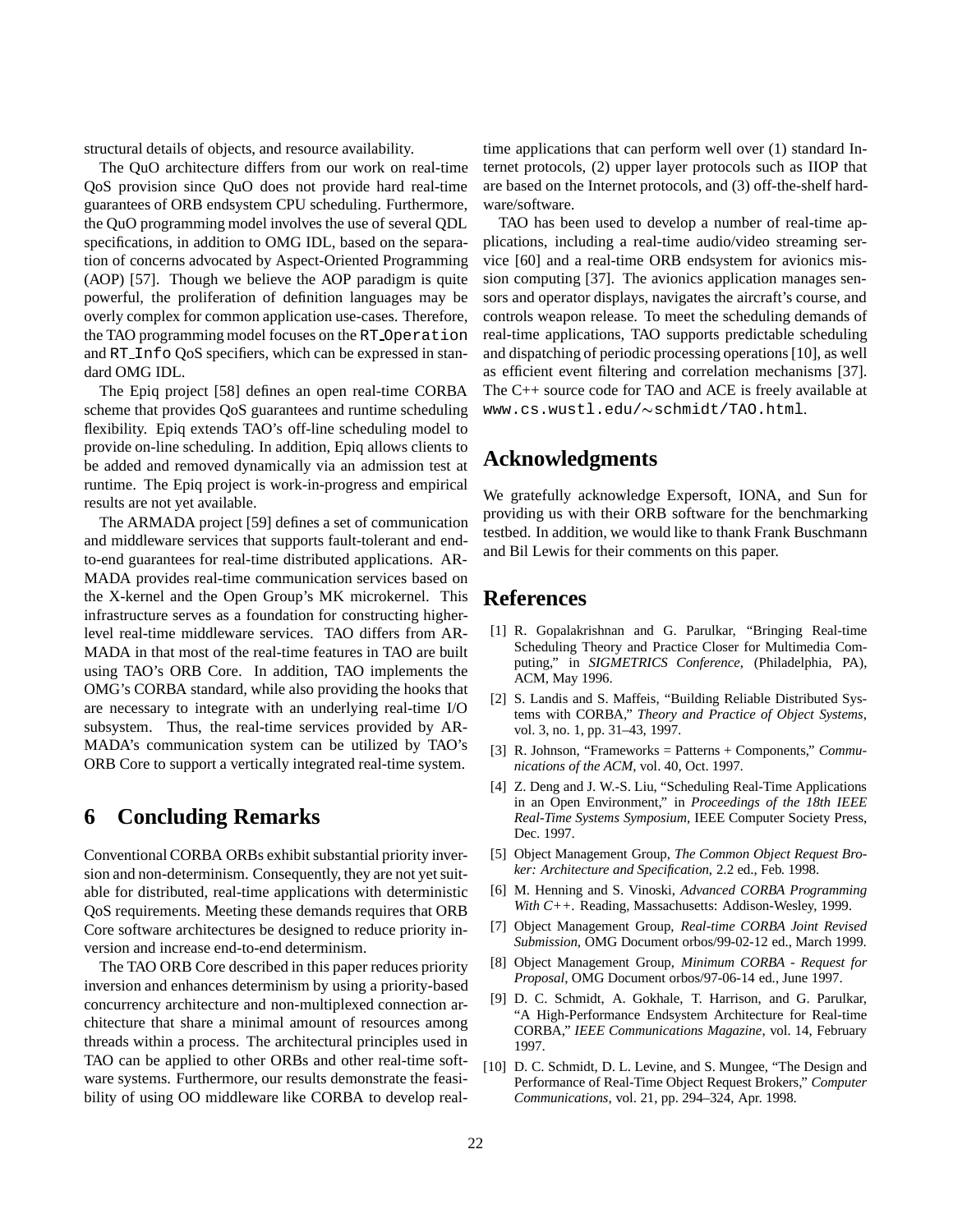- [11] A. Campbell and K. Nahrstedt, *Building QoS into Distributed Systems*. London: Chapman & Hall, 1997. Proceedings of the IFIP TC6 WG6.1 Fifth International Workshop on Quality of Service (IWQOS '97), 21-23 May 1997, New York.
- [12] Z. D. Dittia, G. M. Parulkar, and J. R. Cox, Jr., "The APIC Approach to High Performance Network Interface Design: Protected DMA and Other Techniques," in *Proceedings of INFO-COM '97*, (Kobe, Japan), pp. 179–187, IEEE, April 1997.
- [13] R. Rajkumar, L. Sha, and J. P. Lehoczky, "Real-Time Synchronization Protocols for Multiprocessors," in *Proceedings of the Real-Time Systems Symposium*, (Huntsville, Alabama), pp. 259–269, December 1988.
- [14] A. Gokhale and D. C. Schmidt, "Evaluating the Performance of Demultiplexing Strategies for Real-time CORBA," in *Proceedings of GLOBECOM '97*, (Phoenix, AZ), IEEE, November 1997.
- [15] A. Gokhale and D. C. Schmidt, "Measuring the Performance of Communication Middleware on High-Speed Networks," in *Proceedings of SIGCOMM '96*, (Stanford, CA), pp. 306–317, ACM, August 1996.
- [16] A. Gokhale and D. C. Schmidt, "The Performance of the CORBA Dynamic Invocation Interface and Dynamic Skeleton Interface over High-Speed ATM Networks," in *Proceedings of GLOBECOM '96*, (London, England), pp. 50–56, IEEE, November 1996.
- [17] A. Gokhale and D. C. Schmidt, "Measuring and Optimizing CORBA Latency and Scalability Over High-speed Networks," *Transactions on Computing*, vol. 47, no. 4, 1998.
- [18] Z. D. Dittia, J. R. Cox, Jr., and G. M. Parulkar, "Design of the APIC: A High Performance ATM Host-Network Interface Chip," in *IEEE INFOCOM '95*, (Boston, USA), pp. 179–187, IEEE Computer Society Press, April 1995.
- [19] N. C. Hutchinson and L. L. Peterson, "The *x*-kernel: An Architecture for Implementing Network Protocols," *IEEE Transactions on Software Engineering*, vol. 17, pp. 64–76, January 1991.
- [20] Object Management Group, *Control and Management of A/V Streams Request For Proposals*, OMG Document telecom/96- 08-01 ed., August 1996.
- [21] A. Gokhale and D. C. Schmidt, "Optimizing a CORBA IIOP Protocol Engine for Minimal Footprint Multimedia Systems," *Journal on Selected Areas in Communications special issue on Service Enabling Platforms for Networked Multimedia Systems*, vol. 17, Sept. 1999.
- [22] F. Kuhns, D. C. Schmidt, and D. L. Levine, "The Design and Performance of a Real-time I/O Subsystem," in *Proceedings* of the 5<sup>th</sup> IEEE Real-Time Technology and Applications Sym*posium*, (Vancouver, British Columbia, Canada), pp. 154–163, IEEE, June 1999.
- [23] J. C. Mogul and A. Borg, "The Effects of Context Switches on Cache Performance," in *Proceedings of the* 4<sup>th</sup> International *Conference on Architectural Support for Programming Languages and Operating Systems (ASPLOS)*, (Santa Clara, CA), ACM, Apr. 1991.
- [24] D. L. Levine, S. Flores-Gaitan, C. D. Gill, and D. C. Schmidt, "Measuring OS Support for Real-time CORBA ORBs," in *Pro*ceedings of the 4<sup>th</sup> Workshop on Object-oriented Real-time De*pendable Systems*, (Santa Barbara, CA), IEEE, Jan. 1999.
- [25] W. R. Stevens and G. Wright, *TCP/IP Illustrated, Volume 2*. Reading, Massachusetts: Addison-Wesley, 1993.
- [26] D. C. Schmidt, "Evaluating Architectures for Multi-threaded CORBA Object Request Brokers," *Communications of the ACM special issue on CORBA*, vol. 41, Oct. 1998.
- [27] D. C. Schmidt, S. Mungee, S. Flores-Gaitan, and A. Gokhale, "Alleviating Priority Inversion and Non-determinism in Realtime CORBA ORB Core Architectures," in *Proceedings of the* <sup>4</sup> th *IEEE Real-Time Technology and Applications Symposium*, (Denver, CO), IEEE, June 1998.
- [28] D. L. Tennenhouse, "Layered Multiplexing Considered Harmful," in *Proceedings of the* 1<sup>st</sup> International Workshop on High-*Speed Networks*, May 1989.
- [29] F. Kuhns, D. C. Schmidt, C. O'Ryan, and D. Levine, "Supporting High-performance I/O in QoS-enabled ORB Middleware," *Cluster Computing: the Journal on Networks, Software, and Applications*, vol. 3, no. 3, 2000.
- [30] D. C. Schmidt, T. Harrison, and N. Pryce, "Thread-Specific Storage – An Object Behavioral Pattern for Accessing per-Thread State Efficiently," *C++ Report*, vol. 9, November/December 1997.
- [31] I. Pyarali, C. O'Ryan, D. C. Schmidt, N. Wang, V. Kachroo, and A. Gokhale, "Applying Optimization Patterns to the Design of Real-time ORBs," in *Proceedings of the*  $5<sup>th</sup>$  *Conference on Object-Oriented Technologies and Systems*, (San Diego, CA), USENIX, May 1999.
- [32] E. Gamma, R. Helm, R. Johnson, and J. Vlissides, *Design Patterns: Elements of Reusable Object-Oriented Software*. Reading, Massachusetts: Addison-Wesley, 1995.
- [33] D. Schmidt and S. Vinoski, "Comparing Alternative Programming Techniques for Multi-threaded CORBA Servers: Threadper-Request," *C++ Report*, vol. 8, February 1996.
- [34] D. Schmidt and S. Vinoski, "Comparing Alternative Programming Techniques for Multi-threaded CORBA Servers: Threadper-Object," *C++ Report*, vol. 8, July 1996.
- [35] D. Schmidt and S. Vinoski, "Comparing Alternative Programming Techniques for Multi-threaded CORBA Servers: Thread Pool," *C++ Report*, vol. 8, April 1996.
- [36] D. C. Schmidt, "Reactor: An Object Behavioral Pattern for Concurrent Event Demultiplexing and Event Handler Dispatching," in *Pattern Languages of Program Design* (J. O. Coplien and D. C. Schmidt, eds.), pp. 529–545, Reading, Massachusetts: Addison-Wesley, 1995.
- [37] T. H. Harrison, D. L. Levine, and D. C. Schmidt, "The Design and Performance of a Real-time CORBA Event Service," in *Proceedings of OOPSLA '97*, (Atlanta, GA), pp. 184–199, ACM, October 1997.
- [38] D. C. Schmidt, "Acceptor and Connector: Design Patterns for Initializing Communication Services," in *Pattern Languages of Program Design* (R. Martin, F. Buschmann, and D. Riehle, eds.), Reading, Massachusetts: Addison-Wesley, 1997.
- [39] C. Liu and J. Layland, "Scheduling Algorithms for Multiprogramming in a Hard-Real-Time Environment," *JACM*, vol. 20, pp. 46–61, January 1973.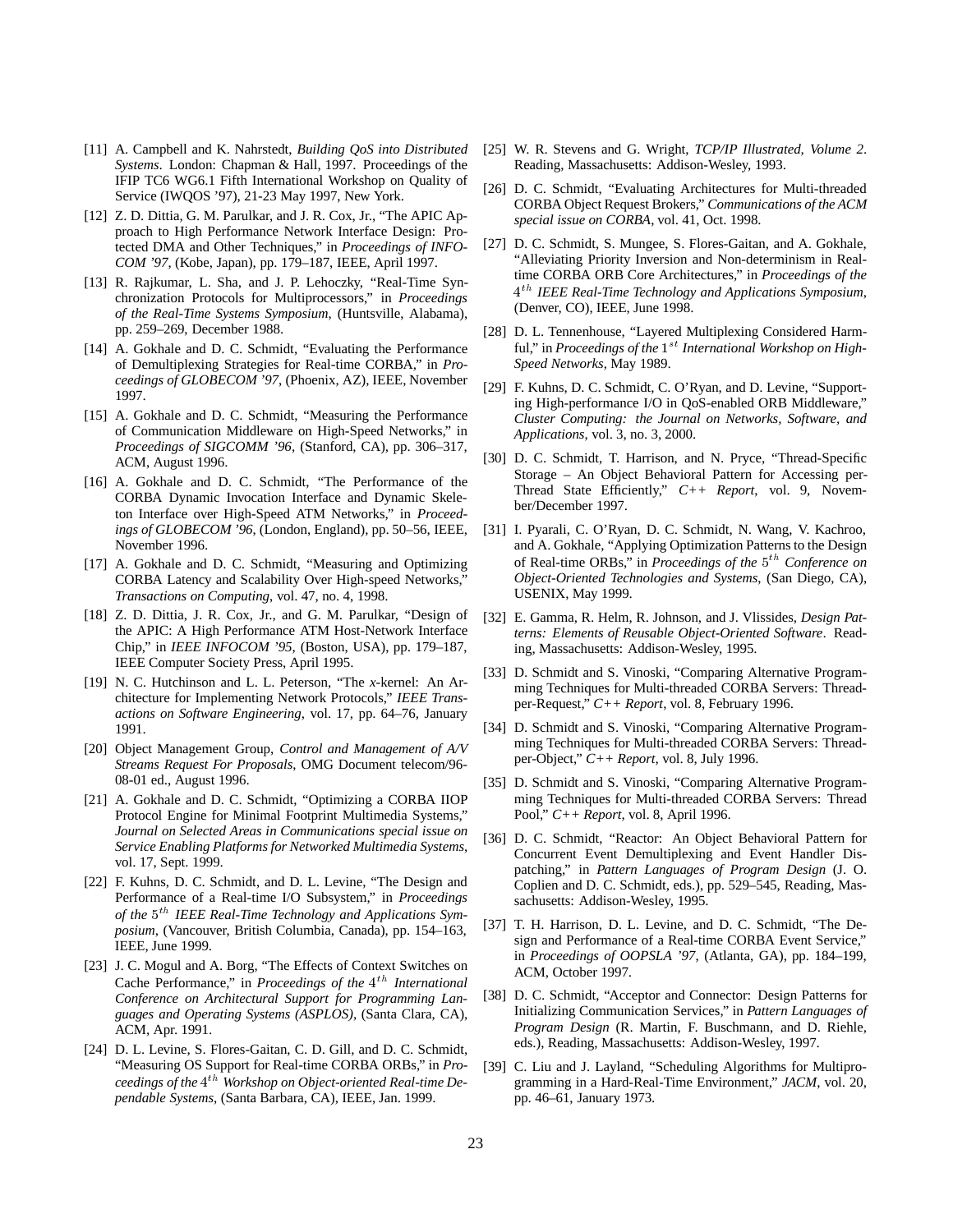- [40] M. H. Klein, T. Ralya, B. Pollak, R. Obenza, and M. G. Harbour, *A Practitioner's Handbook for Real-Time Analysis: Guide to Rate Monotonic Analysis for Real-Time Systems*. Norwell, Massachusetts: Kluwer Academic Publishers, 1993.
- [41] D. Ritchie, "A Stream Input–Output System," *AT&T Bell Labs Technical Journal*, vol. 63, pp. 311–324, Oct. 1984.
- [42] Khanna, S., *et al.*, "Realtime Scheduling in SunOS 5.0," in *Proceedings of the USENIX Winter Conference*, pp. 375–390, USENIX Association, 1992.
- [43] P. S. Inc., *Quantify User's Guide*. PureAtria Software Inc., 1996.
- [44] J. Eykholt, S. Kleiman, S. Barton, R. Faulkner, A. Shivalingiah, M. Smith, D. Stein, J. Voll, M. Weeks, and D. Williams, "Beyond Multiprocessing... Multithreading the SunOS Kernel," in *Proceedings of the Summer USENIX Conference*, (San Antonio, Texas), June 1992.
- [45] M. Guillemont, "CHORUS/ClassiX r3 Technical Overview (technical report #CS/TR-96-119.13)," tech. rep., Chorus Systems, May 1997.
- [46] Object Management Group, *Minimum CORBA Joint Revised Submission*, OMG Document orbos/98-08-04 ed., August 1998.
- [47] D. C. Schmidt and C. Cleeland, "Applying Patterns to Develop Extensible ORB Middleware," *IEEE Communications Magazine*, vol. 37, April 1999.
- [48] J. Hu, I. Pyarali, and D. C. Schmidt, "Measuring the Impact of Event Dispatching and Concurrency Models on Web Server Performance Over High-speed Networks," in *Proceedings of the* <sup>2</sup> nd *Global Internet Conference*, IEEE, November 1997.
- [49] J. Hu, S. Mungee, and D. C. Schmidt, "Principles for Developing and Measuring High-performance Web Servers over ATM," in *Proceedings of INFOCOM '98*, March/April 1998.
- [50] S. Nimmagadda, C. Liyanaarchchi, D. Niehaus, A. Gopinath, and A. Kaushal, "Performance Patterns: Automated Scenario Based ORB Performance Evaluation," in *Proceedings of the* 5<sup>th</sup> *Conference on Object-Oriented Technologies and Systems*, (San Diego, CA), USENIX, May 1999.
- [51] B. Thuraisingham, P. Krupp, A. Schafer, and V. Wolfe, "On Real-Time Extensions to the Common Object Request Broker Architecture," in *Proceedings of the Object Oriented Programming, Systems, Languages, and Applications (OOPSLA) Workshop on Experiences with CORBA*, ACM, Oct. 1994.
- [52] G. Cooper, L. C. DiPippo, L. Esibov, R. Ginis, R. Johnston, P. Kortman, P. Krupp, J. Mauer, M. Squadrito, B. Thuraisingham, S. Wohlever, and V. F. Wolfe, "Real-Time CORBA Development at MITRE, NRaD, Tri-Pacific and URI," in *Proceedings of the Workshop on Middleware for Real-Time Systems and Services*, (San Francisco, CA), IEEE, December 1997.
- [53] "Statement of Work for the Extend Sentry Program, CPFF Project, ECSP Replacement Phase II," Feb. 1997. Submitted to OMG in response to RFI ORBOS/96-09-02.
- [54] V. F. Wolfe, L. C. DiPippo, R. Ginis, M. Squadrito, S. Wohlever, I. Zykh, and R. Johnston, "Real-Time CORBA," in *Proceedings of the Third IEEE Real-Time Technology and Applications Symposium*, (Montréal, Canada), June 1997.
- [55] V. Fay-Wolfe, J. K. Black, B. Thuraisingham, and P. Krupp, "Real-time Method Invocations in Distributed Environments," Tech. Rep. 95-244, University of Rhode Island, Department of Computer Science and Statistics, 1995.
- [56] J. A. Zinky, D. E. Bakken, and R. Schantz, "Architectural Support for Quality of Service for CORBA Objects," *Theory and Practice of Object Systems*, vol. 3, no. 1, pp. 1–20, 1997.
- [57] G. Kiczales, J. Lamping, A. Mendhekar, C. Maeda, C. V. Lopes, J.-M. Loingtier, and J. Irwin, "Aspect-Oriented Programming," in *Proceedings of the 11th European Conference on Object-Oriented Programming*, June 1997.
- [58] W. Feng, U. Syyid, and J.-S. Liu, "Providing for an Open, Real-Time CORBA," in *Proceedings of the Workshop on Middleware for Real-Time Systems and Services*, (San Francisco, CA), IEEE, December 1997.
- [59] T. Abdelzaher, S. Dawson, W.-C.Feng, F.Jahanian, S. Johnson, A. Mehra, T. Mitton, A. Shaikh, K. Shin, Z. Wang, and H. Zou, "ARMADA Middleware Suite," in *Proceedings of the Workshop on Middleware for Real-Time Systems and Services*, (San Francisco, CA), IEEE, December 1997.
- [60] Object Management Group, *Control and Management of Audio/Video Streams: OMG RFP Submission*, 1.2 ed., Mar. 1997.
- [61] Object Management Group, *The Common Object Request Broker: Architecture and Specification*, 2.6 ed., Dec. 2001.
- [62] Object Management Group, *The Common Object Request Broker: Architecture and Specification*, 2.4 ed., Oct. 2000.
- [63] E. Eide, K. Frei, B. Ford, J. Lepreau, and G. Lindstrom, "Flick: A Flexible, Optimizing IDL Compiler," in *Proceedings of ACM SIGPLAN '97 Conference on Programming Language Design and Implementation (PLDI)*, (Las Vegas, NV), ACM, June 1997.

# **A Overview of the CORBA ORB Reference Model**

CORBA Object Request Brokers (ORBs) allow clients to invoke operations on distributed objects without concern for object location, programming language, OS platform, communication protocols and interconnects, and hardware [6]. Figure 29 illustrates the key components in the CORBA reference model [61] that collaborate to provide this degree of portability, interoperability, and transparency.<sup>5</sup> Each component in the CORBA reference model is outlined below:

**Client:** A client is a *role* that obtains references to objects and invokes operations on them to perform application tasks. A client has no knowledge of the implementation of the object but does know its logical structure according to its interface. It also doesn't know of the object's location - objects can be remote or collocated relative to the client. Ideally, a client can access a remote object just like a local object, *i.e.*,

<sup>&</sup>lt;sup>5</sup>This overview only focuses on the CORBA components relevant to this paper. For a complete synopsis of CORBA's components see [62].